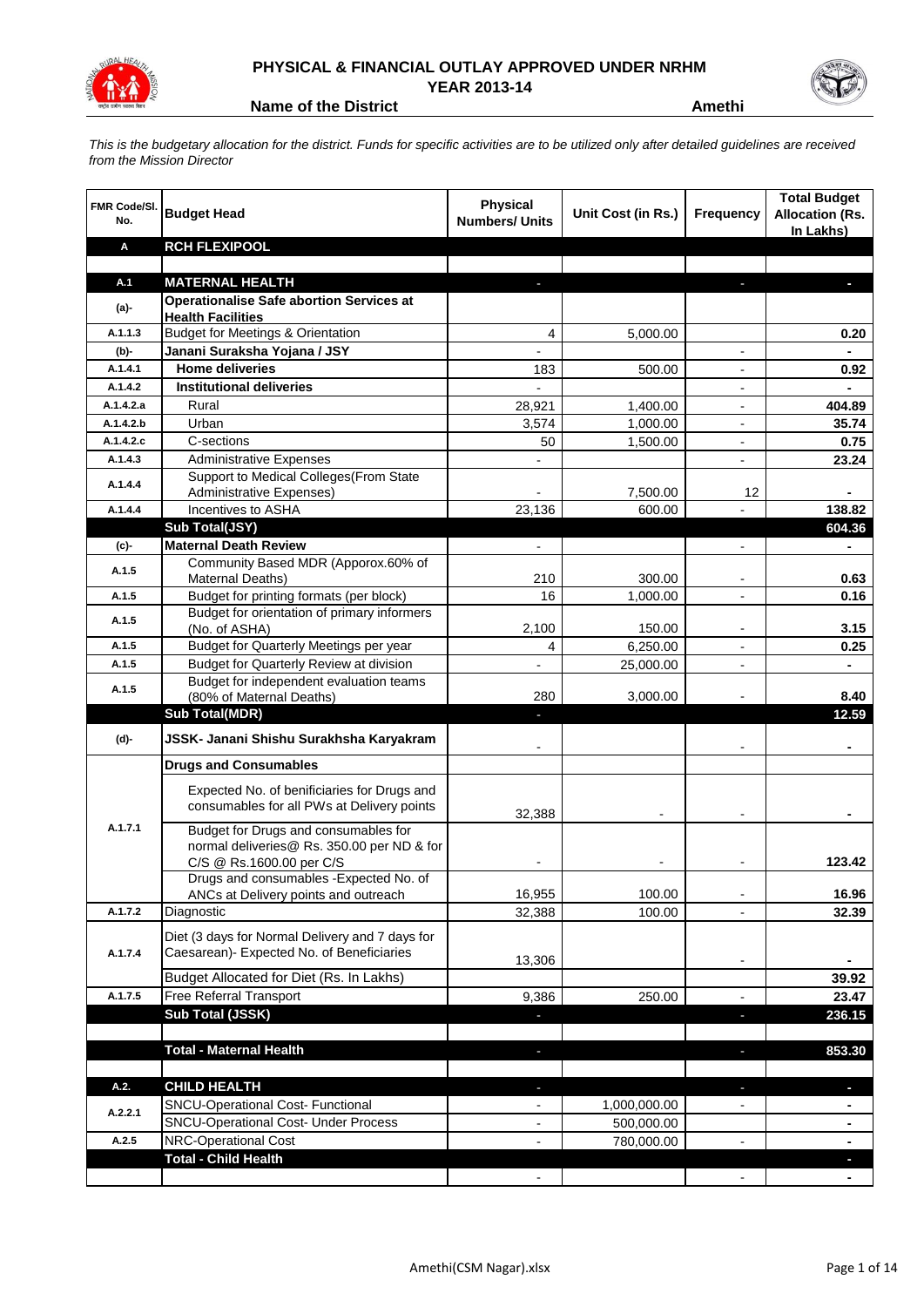| FMR Code/SI.<br>No. | <b>Budget Head</b>                                                                     | <b>Physical</b><br><b>Numbers/ Units</b> | Unit Cost (in Rs.) | <b>Frequency</b>             | <b>Total Budget</b><br><b>Allocation (Rs.</b><br>In Lakhs) |
|---------------------|----------------------------------------------------------------------------------------|------------------------------------------|--------------------|------------------------------|------------------------------------------------------------|
| A.3                 | <b>FAMILY PLANNING</b>                                                                 | ٠                                        |                    | ٠                            |                                                            |
| A.3.1               | <b>Terminal/Limiting Methods</b>                                                       |                                          |                    |                              |                                                            |
|                     | Orientation workshop, dissemination of                                                 |                                          |                    |                              |                                                            |
| A.3.1.1             | manuals on FP standards & quality                                                      |                                          |                    |                              |                                                            |
|                     | assurance of sterilisation services, fixed day                                         |                                          |                    |                              |                                                            |
|                     | planning meeting                                                                       | 1                                        | 25,000.00          |                              | 0.25                                                       |
| A.3.1.2             | Female Sterilisation Camps Proposed                                                    | 160                                      | 2,000.00           |                              | 3.20                                                       |
| A.3.1.3             | <b>NSV Camps Proposed</b>                                                              | 2                                        | 3,500.00           | $\blacksquare$               | 0.07                                                       |
| A.3.1.4             | <b>Compensation for Female Sterilisation</b>                                           | 4,054                                    | 1,000.00           | $\overline{\phantom{a}}$     | 40.54                                                      |
| A.3.1.5             | Compensation for male sterilization/NSV                                                |                                          |                    |                              |                                                            |
|                     | Acceptance                                                                             | 26                                       | 1,500.00           | $\qquad \qquad \blacksquare$ | 0.39                                                       |
| A.3.1.6             | Orientation Workshop on accreditation of<br>private providers to provide sterilization |                                          |                    |                              |                                                            |
|                     | services                                                                               | 1                                        | 10,000.00          | $\overline{a}$               | 0.10                                                       |
| A.3.2               | <b>Spacing Methods</b>                                                                 |                                          |                    | $\overline{a}$               |                                                            |
|                     | IUD services at health facilities (including                                           |                                          |                    |                              |                                                            |
| A.3.2.2             | fixed day services at Sub Centres-L1)                                                  |                                          | 3,000.00           | $\blacksquare$               |                                                            |
|                     | IUD services at health facilities (including                                           |                                          |                    |                              |                                                            |
| A.3.2.3             | fixed day services at Sub Centre-L1 ) No. of                                           |                                          |                    |                              |                                                            |
|                     | <b>IUCD</b> insertions                                                                 | 31,892                                   | 20.00              |                              | 6.38                                                       |
|                     | POL for Family Planning/ Others (including                                             |                                          |                    |                              |                                                            |
|                     | additional mobility support to surgeon's team                                          |                                          |                    |                              |                                                            |
| A.3.3               | if req)-Budget given according to total nos.                                           |                                          |                    |                              |                                                            |
|                     | of Female Sterilization Camps.                                                         | 160                                      | 1,000.00           |                              | 1.60                                                       |
| A.3.5.2             | <b>Performance rewards</b>                                                             |                                          |                    |                              |                                                            |
|                     |                                                                                        |                                          |                    |                              |                                                            |
|                     | Division level: Rs. 11.25 Lakh @ Rs.                                                   |                                          |                    |                              |                                                            |
|                     | 62,500/- per division (Rs.20,000 for 1st, Rs.                                          |                                          |                    |                              |                                                            |
|                     | 15,000 for 2nd and Rs. 10,000 for 3rd                                                  |                                          |                    |                              |                                                            |
|                     | position for best performing tubectomy<br>surgeon at each division, Rs. 15,000 for     |                                          |                    |                              |                                                            |
|                     | best performing NSV surgeon, and Rs.2000/-                                             |                                          |                    |                              |                                                            |
|                     | for best SN and Rs.500/- for best ANM).                                                |                                          |                    |                              |                                                            |
|                     |                                                                                        |                                          | 62,500.00          |                              |                                                            |
| A.3.5.3             | <b>World Population Day' celebration</b>                                               | $\overline{a}$                           |                    | $\blacksquare$               |                                                            |
|                     | For District level activities                                                          | 1                                        | 100,000.00         | $\overline{\phantom{a}}$     | 1.00                                                       |
|                     | For Block level activities                                                             | 16                                       | 10,000.00          | $\overline{\phantom{a}}$     | 1.60                                                       |
| A.3.5.4             | Other strategies/ activities                                                           |                                          |                    | $\overline{\phantom{a}}$     | $\blacksquare$                                             |
|                     | Orientation of district nodal officers for                                             |                                          |                    |                              |                                                            |
| A.3.5.4.2           | change in FP Beema Policy-No. of<br>Workshops                                          | 1                                        | 10,000.00          |                              | 0.10                                                       |
|                     | <b>Total -Family Planning</b>                                                          | a.                                       |                    | ÷.                           | 55.23                                                      |
|                     |                                                                                        |                                          |                    | $\overline{\phantom{a}}$     |                                                            |
|                     | <b>ADOLESCENT REPRODUCTIVE AND</b>                                                     |                                          |                    |                              |                                                            |
| A.4                 | <b>SEXUAL HEALTH / ARSH</b>                                                            |                                          |                    |                              |                                                            |
| A.4.1.4             | <b>Operating Expenses</b>                                                              | $\blacksquare$                           |                    |                              |                                                            |
|                     | For Existing Clinics                                                                   |                                          | 2,500.00           | 12                           |                                                            |
| A.4.2               | <b>School Health programme</b>                                                         |                                          |                    | $\overline{a}$               |                                                            |
|                     | Dissemination of Guidelines for School                                                 |                                          |                    |                              |                                                            |
| A.4.2.1             | Health Programme (14 Nos. for each Block                                               |                                          |                    |                              |                                                            |
|                     | and 7 Nos. for District Level)                                                         | 231                                      | 75.00              | 1                            | 0.17                                                       |
| A.4.2.2             | Convergence Meeting at Block level (Twice                                              |                                          |                    |                              |                                                            |
|                     | in a year)                                                                             | 16                                       | 2,500.00           | 2                            | 0.80                                                       |
| A.4.2.3             | Mobility Support (For Block Level)                                                     | 16                                       | 25,000.00          | 6                            | 24.00                                                      |
| A.4.3               | Other strategies/activities                                                            |                                          |                    |                              | ۰                                                          |
| A.4.3.2             | <b>Menstrual Hygiene</b>                                                               |                                          |                    |                              |                                                            |
|                     | No.of Blocks                                                                           | 16                                       |                    |                              |                                                            |
|                     | No.of ASHAs                                                                            | 2,250                                    |                    |                              |                                                            |
|                     | One Planning & Sensitization meeting at<br>Dist.level @Rs.5000/-meeting                | 1                                        | 5,000.00           |                              | 0.05                                                       |
|                     | One Review & Refresher meeting at<br>Dist.level @Rs.5000/-meeting                      | 1                                        | 5,000.00           |                              | 0.05                                                       |
|                     | Reporting Register for District & Blocks                                               |                                          |                    |                              |                                                            |
|                     | @Rs.30/-register                                                                       | 17                                       | 30.00              | $\blacksquare$               | 0.005                                                      |
|                     | Reporting Register for ASHA @Rs.30/-regist                                             | 2,250                                    | 30.00              |                              | 0.68                                                       |
|                     | Storage Almirahs for District & Blocks                                                 |                                          |                    |                              |                                                            |
|                     | @Rs.5000/- Almirahs                                                                    | 17                                       | 5,000.00           |                              | 0.85                                                       |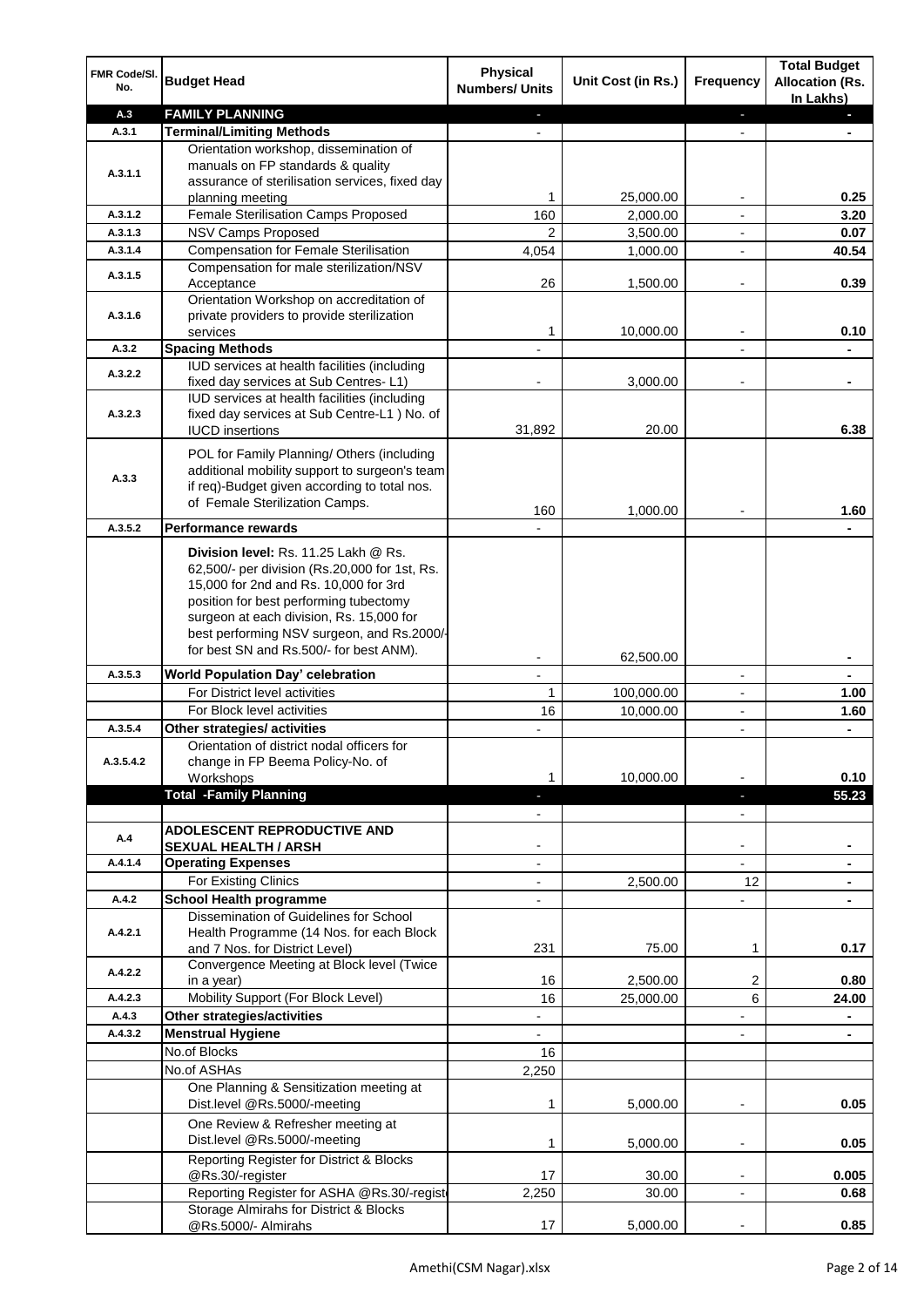| <b>FMR Code/SI.</b><br>No. | <b>Budget Head</b>                                                                                                                  | Physical<br><b>Numbers/ Units</b> | Unit Cost (in Rs.) | Frequency                | <b>Total Budget</b><br><b>Allocation (Rs.</b><br>In Lakhs) |
|----------------------------|-------------------------------------------------------------------------------------------------------------------------------------|-----------------------------------|--------------------|--------------------------|------------------------------------------------------------|
|                            | 2 Flex banner with hanging rod per<br>block/Dist.@Rs.500/-banner                                                                    | 34                                | 500.00             |                          | 0.17                                                       |
|                            | <b>Sub-total ARSH</b>                                                                                                               |                                   |                    | н                        | 26.77                                                      |
| A.5                        | <b>URBAN RCH (focus on Urban slums)</b>                                                                                             |                                   |                    |                          |                                                            |
| A.5.2                      | Human Resource for Urban Health                                                                                                     |                                   |                    |                          |                                                            |
| A.5.2.1                    | Doctors/Mos                                                                                                                         |                                   | 36,000.00          | 6                        |                                                            |
| A.5.2.4                    | <b>ANM</b>                                                                                                                          |                                   | 9,900.00           | 6                        | ٠                                                          |
| A.5.2.5                    | <b>Staff Nurse</b>                                                                                                                  | $\overline{\phantom{0}}$          | 16,500.00          | 6                        | ۰                                                          |
| A.5.2.12                   | Sweeper cum Choukidar                                                                                                               | $\overline{\phantom{a}}$          | 4,950.00           | 6                        | ۰                                                          |
| A.5.3                      | Operating expenses for UHP and UHC                                                                                                  | $\blacksquare$                    |                    |                          | ٠                                                          |
|                            | Rent @7000/Month/Centre                                                                                                             | $\overline{\phantom{a}}$          | 7,000.00           | 6                        | ٠                                                          |
|                            | Telephone Bills @ 1000/Month/Centre                                                                                                 | $\overline{\phantom{a}}$          | 1,000.00           | 6                        | ٠                                                          |
|                            | Electricity Bills @ 1500/Month/Centre                                                                                               |                                   | 1,500.00           | 6                        |                                                            |
|                            | Contingency @ 500/Month/Centre                                                                                                      |                                   | 500.00             | 6                        |                                                            |
|                            | <b>Total- Urban Health</b>                                                                                                          |                                   |                    | L                        |                                                            |
|                            |                                                                                                                                     |                                   |                    |                          |                                                            |
| A.7                        | <b>PNDT Activities</b>                                                                                                              |                                   |                    |                          |                                                            |
| A.7.1                      | <b>Support to PC-PNDT Cells</b>                                                                                                     |                                   |                    |                          |                                                            |
|                            | <b>Divisional Level</b>                                                                                                             |                                   |                    |                          |                                                            |
|                            | Remuneration of Data Assistant (At Each<br>Division PC-PNDT Cell)                                                                   | $\overline{\phantom{0}}$          | 17,000.00          | 12                       |                                                            |
|                            | Contingency for the operation of cell @                                                                                             |                                   |                    |                          |                                                            |
|                            | Rs.20000/-                                                                                                                          |                                   | 20,000.00          | 1                        |                                                            |
|                            | One time office setup cost @ Rs.100000/-                                                                                            |                                   | 100,000.00         | 1                        |                                                            |
|                            | <b>District Level</b>                                                                                                               |                                   |                    |                          |                                                            |
|                            | Remuneration of Data Entry Operator (At<br>Each District PC-PNDT Cell)                                                              | 1                                 | 10,000.00          | 12                       | 1.20                                                       |
|                            | Contingency for the operation of cell @<br>Rs.20000/-                                                                               | 1                                 | 20,000.00          | 1                        | 0.20                                                       |
|                            | One time office setup cost @ Rs. 50000/-                                                                                            | 1                                 | 50,000.00          | 1                        | 0.50                                                       |
| A.7.2                      | <b>Other PNDT activities</b>                                                                                                        |                                   |                    | $\overline{a}$           | ٠                                                          |
| A.7.2.3                    | Visit of division level inspection committees<br>(TA/DA of Additional Director will be<br>incurred from this amount) @ Rs.30000 for |                                   |                    |                          |                                                            |
|                            | 10 visit in a year                                                                                                                  |                                   | 3,000.00           | 10                       |                                                            |
|                            | Orientation of members of the district                                                                                              |                                   |                    |                          |                                                            |
| A.7.2.8                    | advisory committees at Division Levels (No.<br>of Workshops)                                                                        |                                   | 25,000.00          | 1                        | ۰                                                          |
|                            | District Level Sensitization (No. of                                                                                                |                                   |                    |                          |                                                            |
| A.7.2.10                   | Workshops)                                                                                                                          | 1                                 | 10,000.00          | 1                        | 0.10                                                       |
|                            | <b>Total-PC-PNDT</b>                                                                                                                |                                   |                    |                          | 2.00                                                       |
|                            |                                                                                                                                     |                                   |                    |                          |                                                            |
| A.8                        | <b>Human Resources</b>                                                                                                              |                                   |                    | $\overline{\phantom{a}}$ | ×,                                                         |
| A.8.1                      | <b>Contractual Staff &amp; Services</b>                                                                                             |                                   |                    |                          | ٠                                                          |
| A.8.1.1.1.f                | Honoraria for ANMs at Sub Centres                                                                                                   | 76                                | 10,000.00          | 6                        | 45.60                                                      |
| A.8.1.1.2.f                | Honoraria for Staff Nurses - SNCU                                                                                                   |                                   | 16,500.00          | 6                        |                                                            |
| A.8.1.1.2.f                | Honoraria for Staff Nurses -NRC                                                                                                     |                                   | 16,500.00          | 6                        | ۰                                                          |
| A.8.1.2.1                  | Honoraria for Laboratory Technicians                                                                                                | $\blacksquare$                    | 11,880.00          | 6                        | ٠                                                          |
| A.8.1.3.5.d                | Honoraria for Paediatricians- Child Health                                                                                          |                                   | 48,000.00          | 6                        |                                                            |
| A.8.1.3.7                  | Honoraria for Dental Doctors                                                                                                        | 2                                 | 35,000.00          | 6                        | 4.20                                                       |
| A.8.1.5.8                  | Honoraria for M.O.(Training Coordinators for<br>training NRCs/SNCUs)                                                                |                                   | 36,000.00          | 6                        |                                                            |
| A.8.1.7.2                  | Honoraria for X-Ray Technicians                                                                                                     | $\overline{\phantom{a}}$          | 11,800.00          | 6                        |                                                            |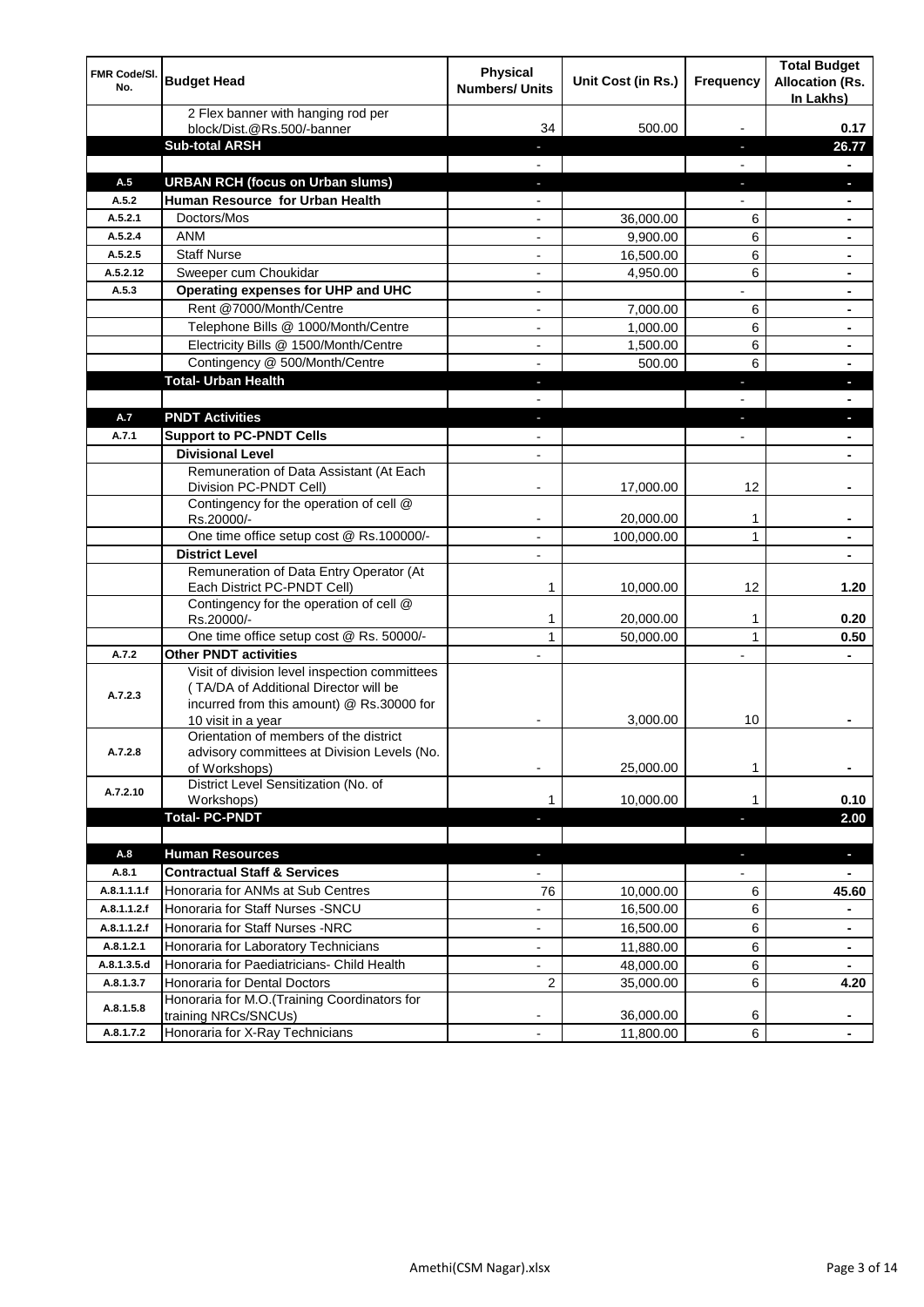| <b>FMR Code/SI.</b><br>No. | <b>Budget Head</b>                                                               | <b>Physical</b><br><b>Numbers/ Units</b> | Unit Cost (in Rs.) | Frequency                | <b>Total Budget</b><br><b>Allocation (Rs.</b><br>In Lakhs) |
|----------------------------|----------------------------------------------------------------------------------|------------------------------------------|--------------------|--------------------------|------------------------------------------------------------|
| A.8.1.7.4                  | School Health Teams (Exclusively for SH)                                         | $\overline{\phantom{0}}$                 |                    | $\overline{\phantom{a}}$ |                                                            |
| A.8.1.7.4.a                | <b>Honoraria for Medical Officers</b>                                            | $\overline{\phantom{a}}$                 |                    |                          | $\blacksquare$                                             |
|                            | No. of MBBS Doctors-Existing                                                     | 3                                        | 36,000.00          | 6                        | 6.48                                                       |
|                            | No. of MBBS Doctors-New                                                          | 13                                       | 36,000.00          | 2                        | 9.36                                                       |
|                            | No. of BDS Doctors-Existing                                                      | 13                                       | 35,000.00          | 6                        | 27.30                                                      |
|                            | No. of AYUSH Doctors-Existing                                                    | 16                                       | 24,000.00          | 6                        | 23.04                                                      |
|                            | No. of AYUSH Doctors-New                                                         | 16                                       | 24,000.00          | 2                        | 7.68                                                       |
| A.8.1.7.4.b                | Honoraria for Physiotherapists                                                   | 4                                        | 11,880.00          | 6                        | 2.85                                                       |
| A.8.1.7.4.c                | <b>Honoraria for Dental Hygienists</b>                                           | $\mathbf{1}$                             | 11,880.00          | 6                        | 0.71                                                       |
| A.8.1.7.4.d                | Honoraria for Ophthalmic Assistants                                              | 27                                       | 11,880.00          | 6                        | 19.25                                                      |
| A.8.1.7.4.e                | Honoraria for Staff Nurses/GNMs-Existing                                         | 13                                       | 16,500.00          | 6                        | 12.87                                                      |
|                            | Honoraria for Staff Nurses/GNMs-New                                              |                                          | 16,500.00          | 2                        |                                                            |
| A.8.1.7.4.g                | Honoraria for ANMs-Existing                                                      | 16                                       | 10,000.00          | 6                        | 9.60                                                       |
|                            | Honoraria for ANMs-New                                                           | 3                                        | 10,000.00          | $\overline{2}$           | 0.60                                                       |
|                            | Honoraria for FP Counsellors(@ Rs.9300/-                                         |                                          |                    |                          |                                                            |
| A.8.1.7.5.1                | (Rs.9000/-Honoraria and 300/-for                                                 |                                          |                    |                          |                                                            |
|                            | communication support)                                                           | 3                                        | 9,300.00           | 6                        | 1.67                                                       |
| A.8.1.7.5.2                | <b>Honoraria for ARSH Counsellors</b>                                            |                                          | 12,000.00          | 6                        |                                                            |
| A.8.1.7.5.4                | <b>Honoraria for Nutritionist-NRC</b>                                            |                                          | 15,000.00          | 6                        |                                                            |
|                            | <b>Honoraria for Staff under Routine</b>                                         |                                          |                    |                          |                                                            |
|                            | <b>Immunization</b><br>Refrigerator Mechanics-District Level                     | $\overline{a}$                           |                    |                          |                                                            |
|                            | <b>Cold Chain Handlers-District Level</b>                                        |                                          | 16,500.00          | 6                        |                                                            |
| A.8.1.7.7                  |                                                                                  | 1                                        | 9,900.00           | 6                        | 0.59                                                       |
|                            | Vaccine Store Keepers-Division Level                                             | -                                        | 22,000.00          | 6<br>6                   |                                                            |
|                            | Refrigerator Mechanics-Division Level<br>Vaccine Van Drivers-Division Level      | $\overline{a}$                           | 16,500.00          |                          | $\blacksquare$                                             |
|                            | <b>Cold Chain Handlers-Division Level</b>                                        | $\overline{a}$                           | 16,500.00          | 6                        | ۰                                                          |
|                            |                                                                                  | $\overline{a}$                           | 9,900.00           | 6                        |                                                            |
| A.8.1.9                    | <b>Honoraria for Data Entry Operators</b><br><b>Honoraria for Caretakers-NRC</b> | 1                                        | 8,800.00           | 6                        | 0.53                                                       |
| A.8.1.11.f                 | <b>Honoraria for Cooks-NRC</b>                                                   |                                          | 4,000.00           | 6                        | $\blacksquare$                                             |
| A.8.1.11.f                 | <b>TOTAL - HUMAN RESOURCE</b>                                                    |                                          | 5,000.00           | 6                        | 172.34                                                     |
|                            |                                                                                  |                                          |                    |                          |                                                            |
| A.9                        | <b>TRAINING</b>                                                                  | a.                                       |                    | ٠                        | J,                                                         |
|                            |                                                                                  |                                          |                    |                          |                                                            |
| A.9.3                      | <b>Maternal Health Training</b>                                                  | ÷.                                       |                    | J,                       | r.                                                         |
| A.9.3.1                    | <b>Skilled Attendance at Birth / SBA</b>                                         | $\overline{\phantom{a}}$                 |                    | $\overline{\phantom{a}}$ | $\blacksquare$                                             |
| A.9.3.1.1                  | Setting up of SBA Training Centres                                               | 1                                        | 25,000.00          | $\blacksquare$           | 0.25                                                       |
|                            | <b>Training of Staff Nurses in SBA</b>                                           |                                          |                    |                          |                                                            |
| A.9.3.1.4                  | Total Batches to be conducted (4 Per Batch)@                                     |                                          |                    |                          |                                                            |
|                            | Rs.103300/ Batch                                                                 | 5                                        | 103,300.00         |                          | 5.17                                                       |
| A.9.3.4                    | <b>Safe Abortion Services Training</b>                                           |                                          |                    |                          |                                                            |
|                            | Training of Medical Officers in safe                                             |                                          |                    |                          |                                                            |
|                            | abortion                                                                         | -                                        |                    | -                        |                                                            |
| A.9.3.4.2                  | Total Batches to be conducted @ Rs.52000                                         |                                          |                    |                          |                                                            |
|                            | /batch                                                                           |                                          | 52,000.00          |                          |                                                            |
| A.9.3.5                    | RTI / STI Training                                                               | $\overline{\phantom{0}}$                 |                    | $\blacksquare$           |                                                            |
|                            | <b>Training of Medical Officers in RTI/STI</b>                                   | $\overline{\phantom{0}}$                 |                    | ٠                        | ۰                                                          |
| A.9.3.5.3                  | Total Batches to be conducted @ Rs.72600                                         |                                          |                    |                          |                                                            |
|                            | /batch                                                                           | 2                                        | 72,600.00          |                          | 1.45                                                       |
|                            | Sub Total - Maternal Health Training                                             |                                          |                    |                          | 6.87                                                       |
|                            |                                                                                  |                                          |                    |                          |                                                            |
| A.9.5                      | <b>Child Health Training</b>                                                     | н                                        |                    |                          | o.                                                         |
| A.9.5.2.2                  | <b>F-IMNCI Training for Medical Officers</b>                                     |                                          |                    |                          |                                                            |
|                            | <b>Total Training Load</b>                                                       |                                          |                    |                          |                                                            |
|                            | <b>Batch Size/Participants</b>                                                   | 16                                       |                    |                          |                                                            |
|                            | No. of Batches                                                                   |                                          | 212,900.00         |                          |                                                            |
|                            | Total Batches to be observed(25% of                                              |                                          |                    |                          |                                                            |
|                            | organized batches)                                                               |                                          | 7,500.00           |                          |                                                            |
| A.9.5.2.3                  | <b>F-IMNCI Training for Staff Nurses</b>                                         |                                          |                    | $\blacksquare$           |                                                            |
|                            | <b>Total Training Load</b>                                                       | $\overline{a}$                           |                    |                          |                                                            |
|                            | <b>Batch Size/Participants</b>                                                   |                                          |                    |                          |                                                            |
|                            | No. of Batches                                                                   |                                          | 206,900.00         |                          |                                                            |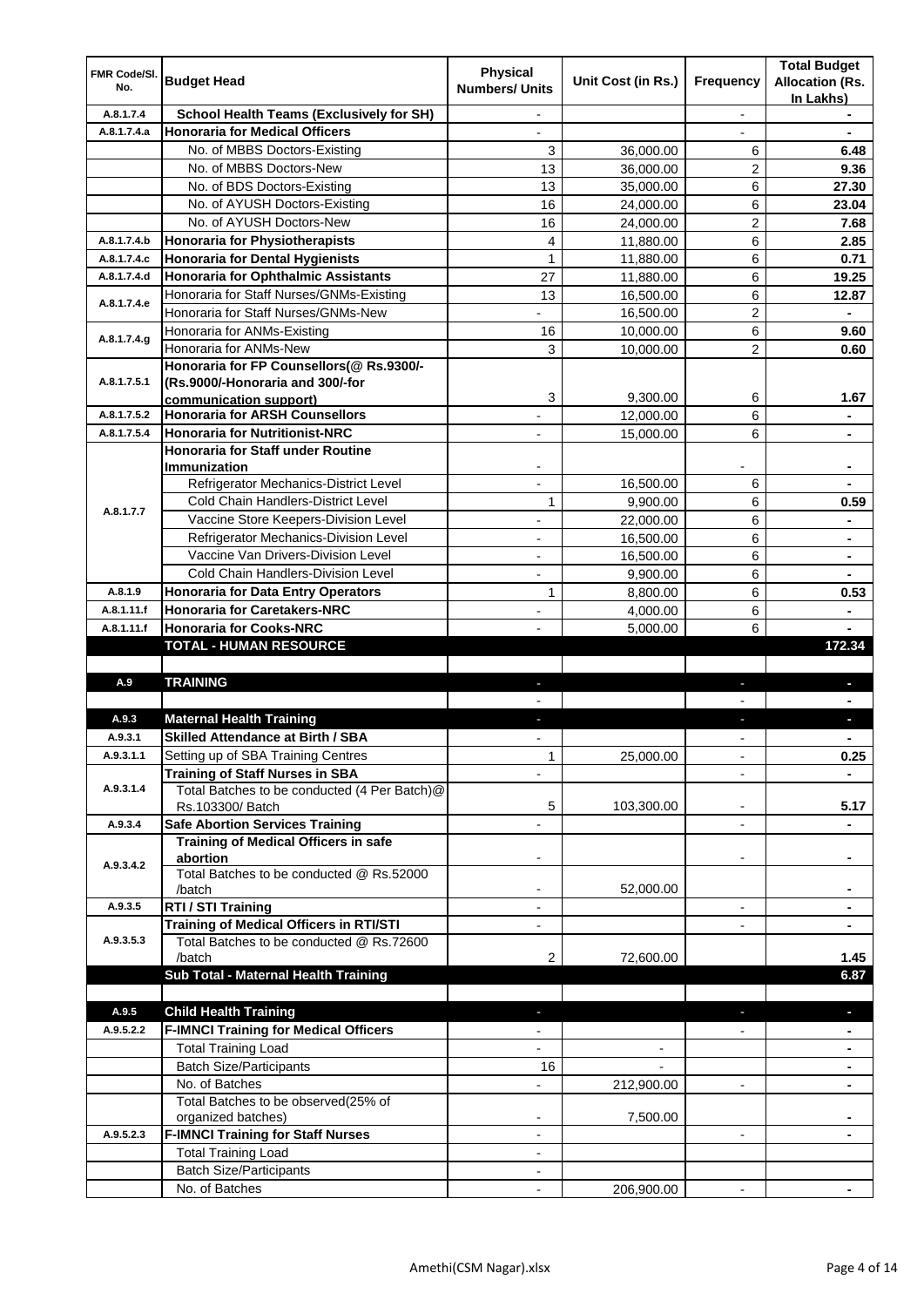| FMR Code/SI.<br>No. | <b>Budget Head</b>                                                             | <b>Physical</b><br><b>Numbers/ Units</b> | Unit Cost (in Rs.) | <b>Frequency</b>         | <b>Total Budget</b><br><b>Allocation (Rs.</b><br>In Lakhs) |
|---------------------|--------------------------------------------------------------------------------|------------------------------------------|--------------------|--------------------------|------------------------------------------------------------|
|                     | Total Batches to be observed(25% of<br>organized batches)                      |                                          | 7,500.00           |                          |                                                            |
| A.9.5.5.2.a         | <b>IMNCI Plus(CCSP)-10 Days TOT for</b><br><b>Physicians</b>                   | $\overline{\phantom{0}}$                 |                    | $\overline{\phantom{0}}$ |                                                            |
|                     | <b>Total Training Load</b>                                                     | $\overline{\phantom{0}}$                 |                    |                          |                                                            |
|                     | <b>Batch Size/Participants</b>                                                 | 24                                       |                    |                          |                                                            |
|                     | No. of Batches                                                                 |                                          | 576,300.00         |                          |                                                            |
|                     | Total Batches to be observed(25% of                                            |                                          |                    |                          |                                                            |
|                     | organized batches)                                                             |                                          | 11,000.00          |                          |                                                            |
|                     | Sub Total- Child Health Training                                               |                                          |                    |                          |                                                            |
| A.9.7               | Adolescent Reproductive and Sexual Health/<br><b>ARSH Training</b>             |                                          |                    |                          |                                                            |
| A.9.7.4             | <b>ARSH training for ANMs/LHVs</b><br>Total Batches to be conducted@ Rs.71000/ |                                          |                    |                          |                                                            |
|                     | <b>Batch</b><br><b>Sub Total- ARSH Training</b>                                | 3                                        | 71,000.00          |                          | 2.13<br>2.13                                               |
|                     |                                                                                |                                          |                    |                          |                                                            |
| A.9.8.4.2           | <b>Clinical Establishment Act</b>                                              | 1                                        | 798,000.00         | $\overline{a}$           | 7.98                                                       |
|                     |                                                                                |                                          |                    |                          |                                                            |
|                     | <b>TOTAL - Training</b>                                                        | ÷.                                       |                    | $\overline{\phantom{a}}$ | 16.98                                                      |
|                     |                                                                                |                                          |                    |                          | $\blacksquare$                                             |
| A.10                | <b>PROGRAMME MANAGEMENT</b>                                                    | ٠                                        |                    | ı                        | ٠                                                          |
| A.10.2              | <b>District Programme Management Support</b><br>Unit                           |                                          |                    |                          |                                                            |
|                     | <b>Contractual Staffs for DPMSU</b>                                            |                                          |                    |                          |                                                            |
| A.10.2.1            | Honoraria for District Programme Manager                                       | 1                                        | 32,700.00          | 6                        | 1.96                                                       |
| A.10.2.2            | Honoraria for District Accounts Manager                                        | 1                                        | 26,650.00          | 6                        | 1.60                                                       |
|                     | Honoraria for District Data Manager(District                                   |                                          |                    |                          |                                                            |
| A.10.2.3            | Data cum Account Assistant)                                                    | 1                                        | 18,150.00          | 6                        | 1.09                                                       |
| A.10.2.7            | Honoraria for Office Assistant                                                 | $\mathbf{1}$                             | 7,000.00           | 6                        | 0.42                                                       |
| A.10.2.8.1          | Operational Expenses for DPMU unit                                             | $\mathbf{1}$                             | 75,000.00          | 6                        | 4.50                                                       |
|                     | Honoraria for District Community Process                                       |                                          |                    |                          |                                                            |
| A.10.2.8.2          | Manager                                                                        | 1                                        | 26,650.00          | 6                        | 1.60                                                       |
|                     | Sub Total - DPMU                                                               |                                          |                    |                          | 11.17                                                      |
|                     |                                                                                |                                          |                    |                          |                                                            |
| A.10.3              | <b>Block Programme Management Unit (BPMU)</b>                                  | $\blacksquare$                           |                    |                          | ٠                                                          |
| A.10.3.1            | Honoraria for Block Programme Managers                                         | 16                                       | 20,000.00          | 6                        | 19.20                                                      |
| A.10.3.2            | Honoraria for Block Accounts Managers                                          | 16                                       | 10,000.00          | 6                        | 9.60                                                       |
|                     | <b>Sub Total - DPMU</b>                                                        | $\blacksquare$                           |                    | L                        | 28.80                                                      |
|                     |                                                                                |                                          |                    |                          |                                                            |
| A.10.6              |                                                                                |                                          |                    |                          |                                                            |
|                     | <b>Concurrent Audit System</b><br>Budget For Block Units(Rs.1500 per           | ۰                                        |                    | $\overline{a}$           | $\blacksquare$                                             |
|                     | Block/Quarter)                                                                 | 16                                       | 1,500.00           | 4                        | 0.96                                                       |
|                     | Budget For District (District HO Rs.<br>4500/Month)                            | 1                                        | 4,500.00           | 12                       | 0.54                                                       |
|                     | <b>Sub Total - Concurrent Audit</b>                                            |                                          |                    |                          | 1.50                                                       |
|                     |                                                                                |                                          |                    |                          |                                                            |
| A.10.7              | <b>Mobility Support, Field Visits</b>                                          |                                          |                    | $\overline{a}$           | ٠                                                          |
| A.10.7.2            | Mobility Support-DPMU/District (2 Vehicles                                     |                                          |                    |                          |                                                            |
|                     | per District per month)                                                        | 2                                        | 25,000.00          | 12                       | 6.00                                                       |
| A.10.7.3            | Mobility Support-BPMU/Block (1 Vehicle per<br>District per Month)              | 16                                       | 25,000.00          | 12                       | 48.00                                                      |
| A.10.7.4.1          | Mobility Support for Div.PMU Division & AD<br>Offices( 1 vehicle per Division) |                                          | 25,000.00          | 12                       |                                                            |
|                     | Sub Total - Mobility Support, Field Visits                                     |                                          |                    |                          | 54.00                                                      |
|                     |                                                                                |                                          |                    |                          |                                                            |
|                     | <b>TOTAL - Programme Management</b>                                            |                                          |                    | ı                        | 95.47                                                      |
|                     |                                                                                |                                          |                    |                          |                                                            |
|                     | <b>GRAND TOTAL- RCH FLEXIPOOL</b>                                              |                                          |                    |                          | 1,222.08                                                   |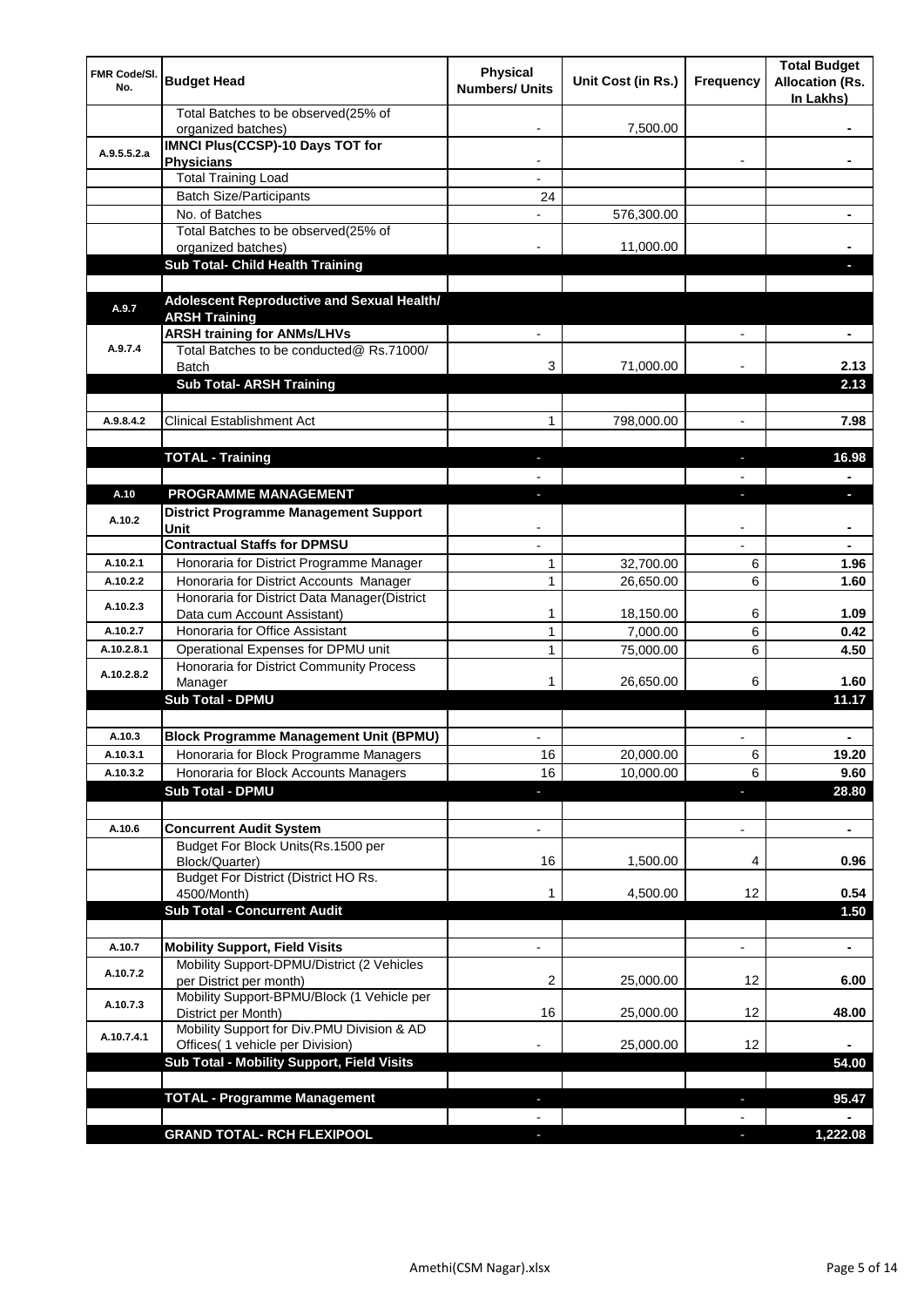| FMR Code/SI.<br>No.           | <b>Budget Head</b>                                                                                                                                                         | <b>Physical</b><br><b>Numbers/ Units</b> | Unit Cost (in Rs.) | <b>Frequency</b>         | <b>Total Budget</b><br><b>Allocation (Rs.</b><br>In Lakhs) |
|-------------------------------|----------------------------------------------------------------------------------------------------------------------------------------------------------------------------|------------------------------------------|--------------------|--------------------------|------------------------------------------------------------|
|                               |                                                                                                                                                                            |                                          |                    |                          |                                                            |
| в                             | <b>MISSION FLEXIPOOL</b>                                                                                                                                                   |                                          |                    |                          |                                                            |
| <b>B1</b>                     | <b>ASHA</b><br>ASHA State Trainers - TOT (Module VI&VII)-                                                                                                                  |                                          |                    |                          |                                                            |
| B1.1.1.4.2                    | National Level-Cost of TA/DA                                                                                                                                               | $\blacksquare$                           | 15,000.00          | $\overline{\phantom{a}}$ | ٠                                                          |
| B1.1.3.3                      | <b>Incentive for FP</b>                                                                                                                                                    |                                          |                    |                          |                                                            |
| B1.1.3.3.1                    | Incentive for ASHA @ Rs. 1000 if a couple<br>adopts permanent methods after 02<br>children(Assumed that 15.56 % clients<br>adopts permanent methods after 02<br>children). | 634                                      | 1,000.00           |                          | 6.34                                                       |
| B1.1.3.5                      | Other incentive                                                                                                                                                            |                                          |                    |                          |                                                            |
| B1.1.3.5.1                    | On taking Complicated On pregnancy cases<br>or New born cases to the health facility<br>@Rs.150/- case (up to 3 cases/year)                                                | 2,250                                    | 150.00             | 3                        | 10.13                                                      |
| B1.1.3.5.3                    | Birth & Death Registration (For 30 birth & 9<br>deaths/ASHA) - Amount Approved 90% Only                                                                                    | 2,250                                    | 180.00             |                          | 3.65                                                       |
| B1.1.3.5.5                    | TA/DA for attending Monthly Meetings<br>@Rs.100/Meeting - Amount Approved 90%                                                                                              |                                          |                    |                          |                                                            |
| B1.1.3.5.6                    | Only<br>Maternal Death Audit Information<br>(@Rs.200/Case)-Amount Approved 50%                                                                                             | 2,250                                    | 100.00             | 12                       | 24.30                                                      |
|                               | Only                                                                                                                                                                       | 350                                      | 200.00             |                          | 0.35                                                       |
| B1.1.3.5.12                   | Incentives to ASHA Sangini(@Rs.150 for<br>one field visit and 20 visits per month)                                                                                         |                                          | 3,000.00           | 10                       | ۰                                                          |
| B1.1.3.6                      | <b>Other Activities</b>                                                                                                                                                    |                                          |                    |                          |                                                            |
|                               | ASHA Divas/Annual ASHA Samellan-                                                                                                                                           |                                          |                    |                          |                                                            |
| B1.1.3.6.1                    | (Amount Approved 70% Only)                                                                                                                                                 | 2,250                                    | 250.00             | $\overline{a}$           | 3.94                                                       |
|                               | <b>ASHA Payment Voucher</b>                                                                                                                                                | 2,250                                    | 25.00              |                          | 0.56                                                       |
| B1.1.3.6.3                    | <b>ASHA Master Payment Register</b><br><b>ASHA Sangini Format</b>                                                                                                          | 16<br>112                                | 150.00<br>50.00    |                          | 0.02<br>0.06                                               |
| B1.1.4                        | Awards to ASHA's/Link workers                                                                                                                                              | 16                                       | 5,000.00           |                          | 0.80                                                       |
| B1.1.5                        | <b>ASHA Resource Centre/ASHA Mentoring</b>                                                                                                                                 |                                          |                    |                          |                                                            |
| B1.1.5.4                      | Group<br>Mobility Costs ASHA Mentoring Group for<br>district*4 meetings@Rs.2500/meeting                                                                                    | 4                                        | 2,500.00           |                          | 0.10                                                       |
|                               | Sub Total - ASHA                                                                                                                                                           |                                          |                    |                          | 50.24                                                      |
|                               |                                                                                                                                                                            |                                          |                    |                          |                                                            |
| <b>B2</b><br>B <sub>2.1</sub> | <b>Untied Funds</b><br>No. of CHCs/SDH and Amount Approved 71%<br>Only                                                                                                     | 16                                       | 50,000.00          | 1                        | 5.68                                                       |
| B <sub>2.2</sub>              | No. of PHCs and Amount Approved 93% Only                                                                                                                                   | 34                                       | 25,000.00          | 1                        | 7.91                                                       |
| <b>B2.3</b>                   | No. of Sub Centres and Amount Approved<br>46% Only                                                                                                                         | 339                                      | 10,000.00          | 1                        | 15.59                                                      |
| B <sub>2.4</sub>              | No. of VHNSCs and Amount Approved 36%                                                                                                                                      |                                          |                    |                          |                                                            |
|                               | Only<br><b>Sub Total - Untied Funds</b>                                                                                                                                    | 722                                      | 10,000.00          | 1                        | 25.99<br>55.17                                             |
|                               |                                                                                                                                                                            |                                          |                    |                          |                                                            |
| <b>B.3</b>                    | <b>Annual Maintenance Grants</b>                                                                                                                                           | a,                                       |                    | $\overline{\phantom{a}}$ | U                                                          |
| B3.1                          | No. of CHCs and Amount Approved 70% Only                                                                                                                                   | 16                                       | 100,000.00         | 1                        | 11.20                                                      |
| <b>B3.2</b>                   | No. of PHCs and Amount Approved 69% Only                                                                                                                                   | 30                                       | 50,000.00          | 1                        | 10.35                                                      |
| <b>B3.3</b>                   | No. of Sub Centres and Amount Approved<br>49% Only                                                                                                                         | 339                                      | 10,000.00          | 1                        | 16.61                                                      |
|                               | Sub Total - AMG                                                                                                                                                            |                                          |                    | ь                        | 38.16                                                      |
|                               |                                                                                                                                                                            |                                          |                    |                          |                                                            |
| B.6<br>B6.1                   | <b>Corpus Grants to HMS/RKS</b><br>District Hospitals (DH+DWH)                                                                                                             |                                          |                    |                          | J,<br>٠                                                    |
|                               | Amount Approved for District Hospitals                                                                                                                                     |                                          |                    |                          |                                                            |
| B6.2                          | No. of CHCs and Amount Approved 90% Only                                                                                                                                   | 16                                       | 100,000.00         | 1                        | 14.40                                                      |
| B6.3                          | No. of PHCs and Amount Approved 90% Only                                                                                                                                   | 34                                       | 50,000.00          |                          | 15.30                                                      |
|                               | <b>Sub Total - HMS/RKS</b>                                                                                                                                                 |                                          |                    |                          | 29.70                                                      |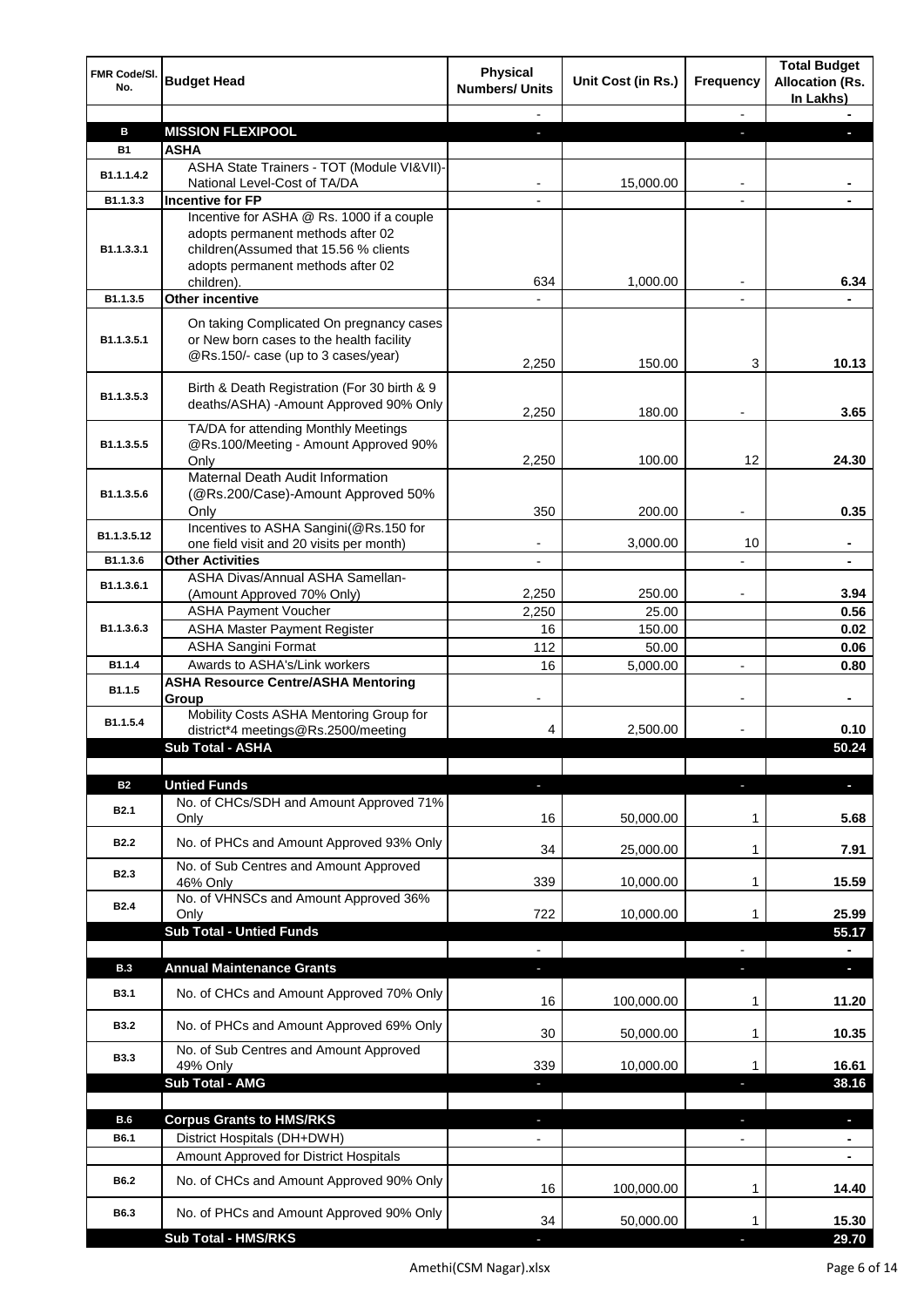| <b>FMR Code/SI.</b><br>No. | <b>Budget Head</b>                                                                                                         | <b>Physical</b><br><b>Numbers/ Units</b> | Unit Cost (in Rs.) | <b>Frequency</b>         | <b>Total Budget</b><br><b>Allocation (Rs.</b><br>In Lakhs) |
|----------------------------|----------------------------------------------------------------------------------------------------------------------------|------------------------------------------|--------------------|--------------------------|------------------------------------------------------------|
|                            |                                                                                                                            |                                          |                    | $\overline{\phantom{a}}$ |                                                            |
| <b>B9</b>                  | <b>Mainstreaming of AYUSH</b>                                                                                              | $\overline{\phantom{a}}$                 |                    | ٠                        | r.                                                         |
| <b>B.9.1</b>               | <b>Medical Officers (Only AYUSH)</b>                                                                                       | $\overline{a}$                           |                    | $\overline{\phantom{a}}$ |                                                            |
| B.9.1.1                    | <b>Contractual Medical Officers</b>                                                                                        | 11                                       | 24,000.00          | 6                        | 15.84                                                      |
| <b>B.9.2</b>               | <b>AYUSH Pharmacists</b>                                                                                                   | 5                                        | 9,000.00           | 6                        | 2.70                                                       |
|                            | <b>Sub Total (AYUSH)</b>                                                                                                   | ٠                                        |                    | J,                       | 18.54                                                      |
|                            |                                                                                                                            |                                          |                    |                          |                                                            |
| <b>B10</b>                 | <b>IEC-BCC Activities</b>                                                                                                  | ٠                                        |                    | L                        | J,                                                         |
| <b>B.10.2</b>              | Implementation of BCC/IEC Activities at<br>district level                                                                  |                                          |                    |                          | 3.00                                                       |
| B.10.5.2                   | Printing of WIFS Cards, Referral Slips, etc                                                                                |                                          |                    |                          |                                                            |
|                            |                                                                                                                            |                                          |                    |                          |                                                            |
|                            | WIFS Cards for School Children(No. of Cards)                                                                               |                                          | 4.00               |                          |                                                            |
|                            | Sub Total (IEC/BCC)                                                                                                        |                                          |                    | п                        | 3.00                                                       |
|                            |                                                                                                                            |                                          |                    |                          |                                                            |
| <b>B15</b>                 | <b>Planning, Implementation and Monitoring</b>                                                                             |                                          |                    |                          |                                                            |
| B <sub>15.2</sub>          | <b>Quality Assurance</b>                                                                                                   | $\blacksquare$                           |                    | $\blacksquare$           | ٠                                                          |
| B15.2.2                    | <b>Quality Assurance Committees</b>                                                                                        | $\blacksquare$                           |                    | $\overline{a}$           | ۰                                                          |
|                            | <b>Division Level</b>                                                                                                      | $\blacksquare$                           |                    |                          | $\blacksquare$                                             |
|                            | One time establishment @ Rs. 1.00 Lakh/<br>Division (Amount Approved 50% Only)                                             |                                          | 100,000.00         | 1                        |                                                            |
|                            | Operational Expenses @Rs. 5000/month/                                                                                      |                                          |                    |                          |                                                            |
|                            | division (Amount Approved 50% Only)                                                                                        |                                          | 5,000.00           | 12                       |                                                            |
|                            | <b>District Level</b>                                                                                                      |                                          |                    |                          |                                                            |
|                            | One time establishment @ Rs. 1.00 Lakh/<br>District (Amount Approved 50% Only)                                             | 1                                        | 100,000.00         | 1                        | 0.50                                                       |
|                            | Operational Expenses @Rs. 5000/ Month/<br>District (Amount Approved 50% Only)                                              | 1                                        | 5,000.00           | 12                       | 0.30                                                       |
| B15.2.4                    | <b>Review meetings</b>                                                                                                     |                                          |                    |                          |                                                            |
| B15.2.4.2                  | <b>Division Level</b>                                                                                                      |                                          |                    |                          |                                                            |
|                            | Review meetings @ Rs 10000/- per meeting<br>for 4 meeting per division (Amount Approved<br>50% Only)                       | $\overline{\phantom{a}}$                 | 10,000.00          | 4                        | $\blacksquare$                                             |
|                            | <b>District Level</b>                                                                                                      |                                          |                    |                          |                                                            |
|                            | Review meetings @ Rs 10000/- per meeting<br>for 4 meeting per District (Amount Approved<br>50% Only)                       | 1                                        | 10,000.00          | 4                        | 0.20                                                       |
| B15.2.5                    | <b>Other Block Level Activities</b>                                                                                        |                                          |                    | $\overline{a}$           |                                                            |
| B15.2.5.1                  | <b>Block QA visioning meeting (Orienting</b><br>Block Officials on Facility Solutions Levels-<br>Amount Approved 50% Only) | 1                                        | 35,000.00          | 1                        | 0.18                                                       |
| B15.2.5.2                  | Quality Management System (QMS) training<br>workshop - (Amount Approved 50% Only)                                          | 1                                        | 100,000.00         | 1                        | 0.50                                                       |
|                            | <b>Sub Total - Quality Assurance</b>                                                                                       |                                          |                    |                          | 1.68                                                       |
|                            |                                                                                                                            |                                          |                    | $\overline{\phantom{0}}$ | $\blacksquare$                                             |
| B15.3                      | <b>Monitoring and Evaluation</b>                                                                                           |                                          |                    |                          | ٠                                                          |
| B15.3.1.6.3                | Honoraria of Data Entry Operators for MCTS                                                                                 | 16                                       | 11,000.00          | 6                        | 10.56                                                      |
| B15.3.2                    | <b>Computerization HMIS and E-governance</b>                                                                               |                                          |                    |                          |                                                            |
|                            | HMIS Operational Cost (excluding HR & Trainings)-                                                                          |                                          |                    |                          |                                                            |
|                            | Expenses for Internet @1500/month/<br>computer for 951 Nos<br>Expenses for Internet Rs.750/pm/block                        | 16                                       | 1,500.00           | 12                       | 2.88                                                       |
|                            | computer(new) for 820 Nos.                                                                                                 | 16                                       | 750.00             | 12                       | 1.44                                                       |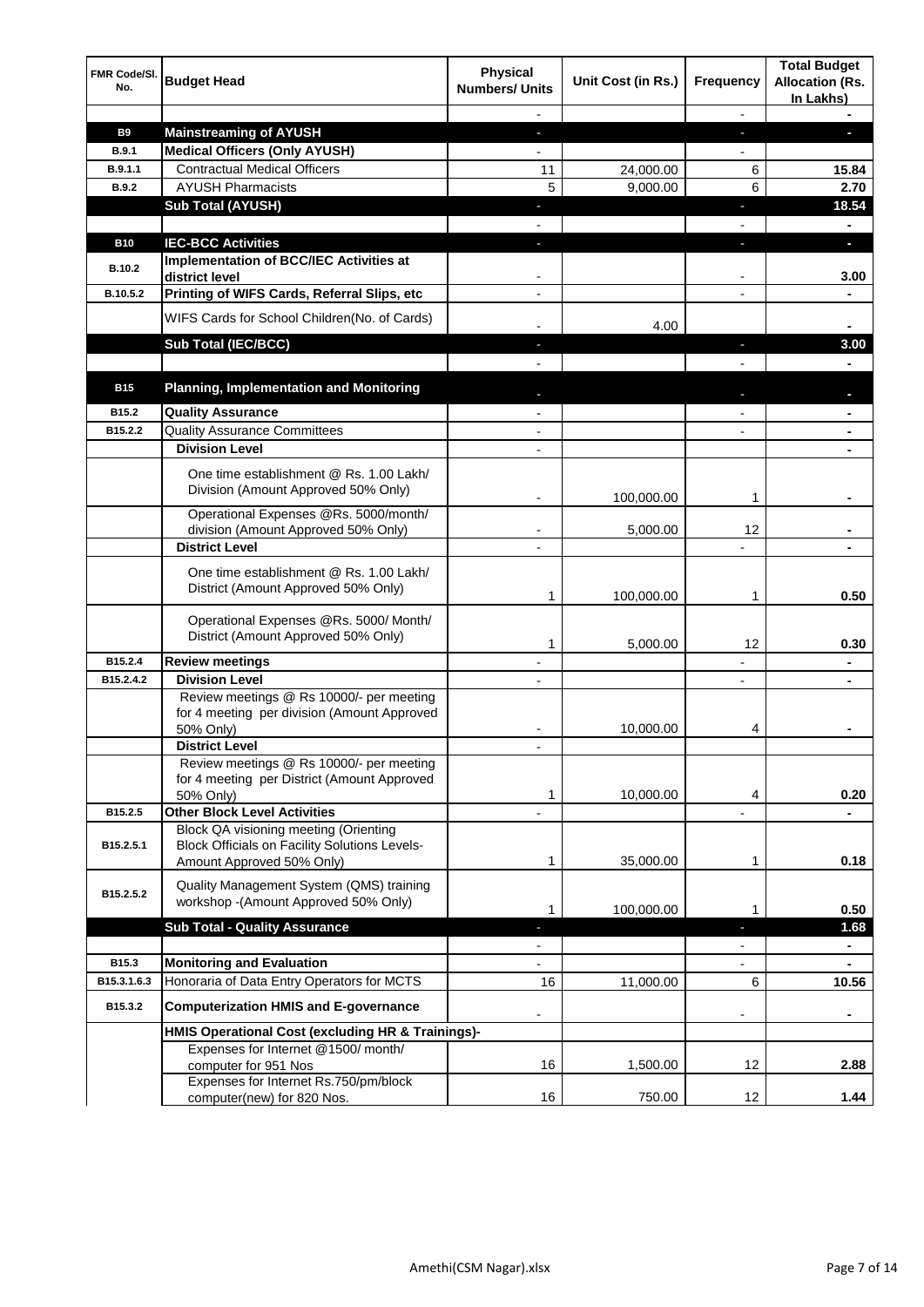| FMR Code/SI.<br>No. | <b>Budget Head</b>                                                                                              | <b>Physical</b><br><b>Numbers/ Units</b> | Unit Cost (in Rs.) | Frequency                | <b>Total Budget</b><br><b>Allocation (Rs.</b><br>In Lakhs) |
|---------------------|-----------------------------------------------------------------------------------------------------------------|------------------------------------------|--------------------|--------------------------|------------------------------------------------------------|
| B15.3.2.1.a         | <b>Expenses for Internet Data Card</b><br>@Rs.750/pm/Computer (new) for 75 Nos.                                 | 1                                        | 750.00             | 12                       | 0.09                                                       |
|                     | Expenses for Internet Data Card<br>@Rs.750/pm/Computer (new) for 18 Nos.                                        |                                          | 750.00             | 12                       |                                                            |
| B15.3.2.1.d         | Other Office and admin expenses                                                                                 |                                          |                    |                          |                                                            |
|                     | Maintenance of Computers/AMC/etc -HMIS                                                                          |                                          |                    |                          |                                                            |
| B15.3.2.1.d.2       | (Block -PHC/CHC,CH, CMF (M/F) Old<br>@Rs. 4000/unit for 951 no.                                                 | 16                                       | 4,000.00           | 1                        | 0.64                                                       |
| B15.3.2.1.d.3       | Purchase of computer consumables/Admin<br>Expenses @ Rs.1000.00 for 951 no.-Six<br><b>Months</b>                | 16                                       | 1,000.00           | 6                        | 0.96                                                       |
| B15.3.2.2.a         | MCTS Operational Cost (excluding HR &<br>Trainings)                                                             |                                          |                    |                          |                                                            |
| B15.3.2.2.b         | Procurement of<br>computers/Printers/Cartridges, etc. -<br>@50,000.00/Computer Systems for 820 No.              | 16                                       | 50,000.00          | 1                        | 8.00                                                       |
| B15.3.2.2.d         | Other Office and admin expenses<br>@12,000.00 per year -820 No.(New)                                            | 16                                       | 12,000.00          | 1                        | 1.92                                                       |
| B15.3.3             | Other M & E Activities                                                                                          |                                          |                    |                          |                                                            |
| B15.3.3.5           | Review Meetings for MCTS @ Rs                                                                                   |                                          |                    |                          |                                                            |
|                     | 4,000/meeting for 12 meetings                                                                                   | 1                                        | 4,000.00           | 12                       | 0.48                                                       |
|                     | <b>Sub Total - Monitoring and Evaluation</b>                                                                    |                                          |                    |                          | 26.97<br>$\blacksquare$                                    |
| <b>B.16</b>         | <b>PROCUREMENT</b>                                                                                              | J,                                       |                    | ٠                        | ٠                                                          |
| B16.1.1             | <b>Procurement of Equipments: MH</b>                                                                            |                                          |                    |                          |                                                            |
| B16.1.1.2           | MVA /EVA Kits for Safe Abortion services                                                                        | 7                                        | 2,500.00           |                          | 0.18                                                       |
| B16.1.6             | <b>Equipments for ARSH/ School Health</b>                                                                       |                                          |                    | $\overline{a}$           | $\blacksquare$                                             |
| B16.1.6.1           | Equipments for ARSH Clinics (New)                                                                               |                                          | 15,000.00          | 1                        |                                                            |
|                     | <b>Sub Total (Procurement of Equipments)</b>                                                                    |                                          |                    |                          | 0.18                                                       |
| B.16.2.1            | Drugs & supplies for MH                                                                                         | $\overline{a}$                           |                    | $\blacksquare$           | $\blacksquare$                                             |
| B.16.2.1.2          | Drugs for Safe Abortion (No. of MMA<br>estimated in year 2013-14)                                               | 17                                       | 200.00             | $\overline{\phantom{0}}$ | 0.03                                                       |
| B.16.2.4            | <b>Supplies for IMEP</b>                                                                                        |                                          |                    |                          |                                                            |
| B.16.2.4.1          |                                                                                                                 |                                          |                    | $\overline{a}$           | $\blacksquare$                                             |
|                     | <b>Bio-Medical Waste Management-District</b><br>level                                                           |                                          |                    | $\overline{a}$           | 1.78                                                       |
| B.16.2.4.2          | Bio-Medical Waste Management-CHC level                                                                          |                                          |                    |                          | 23.60                                                      |
| B.16.2.4.3          | Cleaning/Washing, House keeping and<br>Laundry Management - District Level                                      |                                          |                    | $\overline{a}$           | ۰                                                          |
| B.16.2.4.4          | Cleaning/Washing, House keeping and<br>Laundry Management - CHC/PHC Level                                       |                                          |                    |                          | 24.49                                                      |
|                     | <b>ASHA Drug Kits</b><br>Drug Kit replenishment for ASHAs @ Rs.                                                 |                                          |                    |                          |                                                            |
| B.16.2.5.2          | 300/ASHA                                                                                                        | 2,060                                    | 300.00             |                          | 6.18                                                       |
| B.16.2.6            | Drugs & supplies for WIFS<br>For Govt. & Govt. aided Schools (Classes VI                                        |                                          |                    |                          |                                                            |
|                     | to XII)<br><b>Total Beneficiaries</b>                                                                           | 60,143                                   |                    |                          |                                                            |
| B.16.2.6.1          | IFA Tables Required at District (<br>Beneficiary* 52 Tabs)                                                      | 3,127,445                                | 0.12               | $\overline{\phantom{a}}$ | 3.75                                                       |
| B.16.2.6.2          | Albendazole Tablets Required at District                                                                        | 120,286                                  | 1.00               | $\overline{\phantom{a}}$ | 1.20                                                       |
| B.16.2.7            | (Beneficiary *2 Tabs)<br>Drugs & Supplies under SHP                                                             |                                          |                    |                          |                                                            |
|                     | For Aganwadi Centres                                                                                            |                                          |                    |                          | $\blacksquare$                                             |
|                     | Expected No. of Children at AWCs                                                                                | 51,725                                   |                    |                          |                                                            |
|                     | No. of IFA Bottles (One bottle of 100<br>ml./child)                                                             | 51,725                                   | 10.00              |                          | 5.17                                                       |
|                     | Albendazole Tablets (2 tablets per Child)                                                                       | 103,450                                  | 1.00               |                          | 1.03                                                       |
|                     | For Primary Schools(For Govt. & Govt.                                                                           |                                          |                    |                          |                                                            |
|                     | aided Schools Classes I to V)<br>Expected No. of Children in Schools<br>No. of Tablets Required at District (52 | 108,974                                  |                    |                          |                                                            |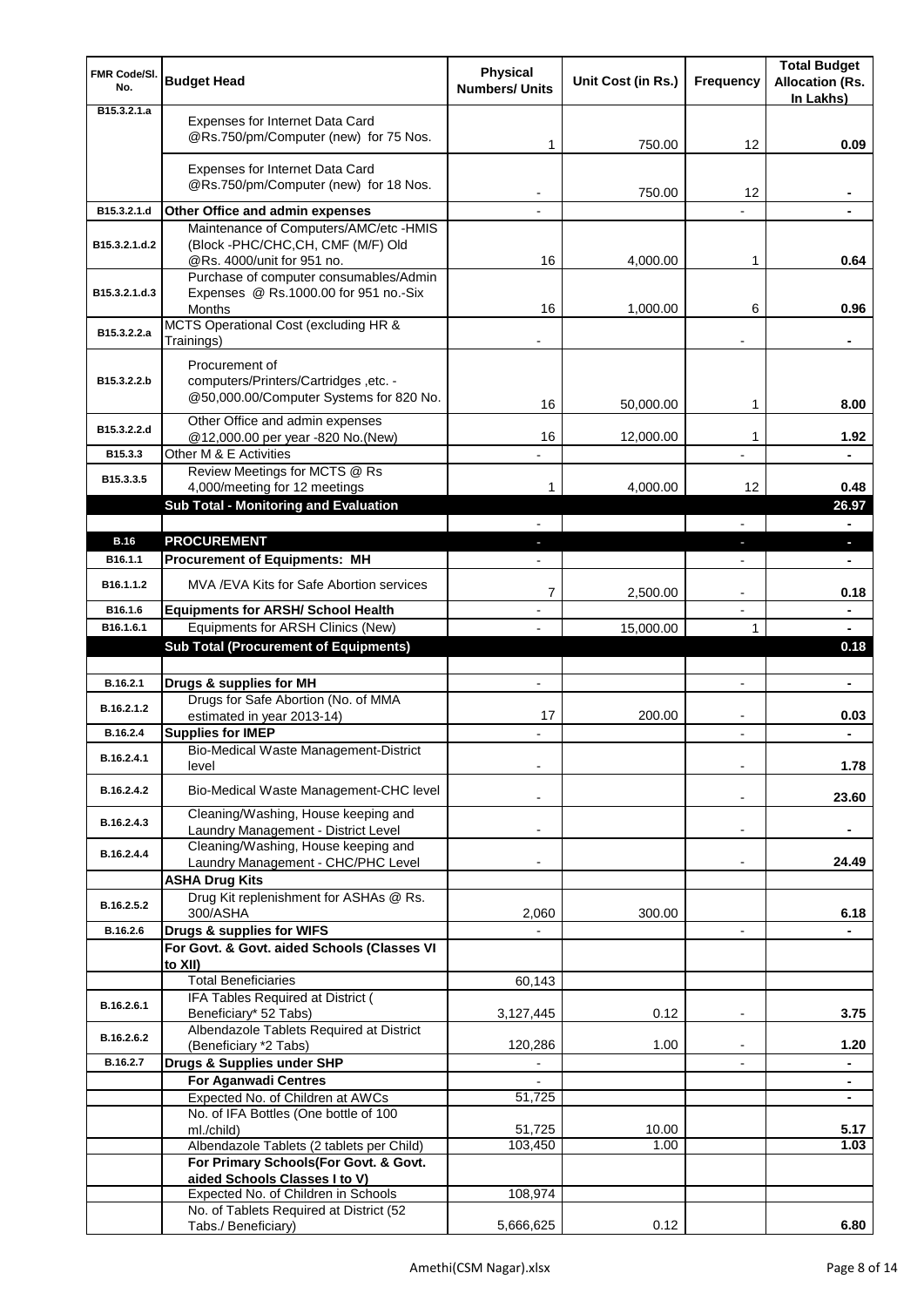| FMR Code/SI.<br>No. | <b>Budget Head</b>                                        | <b>Physical</b><br><b>Numbers/ Units</b> | Unit Cost (in Rs.) | Frequency      | <b>Total Budget</b><br><b>Allocation (Rs.</b><br>In Lakhs) |
|---------------------|-----------------------------------------------------------|------------------------------------------|--------------------|----------------|------------------------------------------------------------|
|                     | No. of Tablets Required at District (2 Tabs./             |                                          |                    |                |                                                            |
|                     | Beneficiary)                                              | 217,947                                  | 1.00               |                | 2.18                                                       |
|                     | <b>Medicines for Teams</b>                                |                                          |                    |                |                                                            |
|                     | No. of Blocks                                             | 16                                       |                    |                |                                                            |
|                     | First Time Medicines For Teams (2 Teams<br>in Each Block) | 32                                       | 18,000.00          |                | 5.76                                                       |
|                     | Sub Total (Procurement of Drugs & Supplies)               |                                          |                    |                | 81.99                                                      |
| <b>B.17</b>         | <b>Drugs Warehouses/Logistics Management</b>              |                                          |                    |                |                                                            |
|                     | Honoraria of Staff at Regional Drug<br>Warehouse          |                                          |                    |                |                                                            |
|                     | Accountant                                                | $\overline{a}$                           | 10,000.00          | 6              |                                                            |
|                     | Computer Operator Cum Store Keeper                        | $\overline{\phantom{a}}$                 | 10,000.00          | 6              | $\blacksquare$                                             |
|                     | Fork-Lift Operator cum Mechanic                           | ۰                                        | 6,500.00           | 6              |                                                            |
| <b>B.17.1</b>       | Fourth class / Loader                                     | $\overline{a}$                           | 6,500.00           | 6              |                                                            |
|                     | Generator Operator cum Electrician                        | $\overline{a}$                           | 5,000.00           | 6              | ÷                                                          |
|                     | Sweeper                                                   | $\overline{a}$                           | 3,500.00           | 6              |                                                            |
|                     | <b>Armed Guards</b>                                       | $\blacksquare$                           | 6,335.00           | 6              | $\blacksquare$                                             |
|                     | <b>General Guards</b>                                     | $\overline{\phantom{a}}$                 | 5,157.00           | 6              |                                                            |
|                     | Gardener                                                  |                                          | 3,000.00           | 6              |                                                            |
|                     | Honoraria of Staff at District Drug<br>Warehouse          |                                          |                    |                |                                                            |
|                     | Computer Operator Cum Store Keeper                        | $\overline{a}$                           | 10,000.00          | 6              | $\blacksquare$                                             |
| <b>B.17.3</b>       | Generator Operator Cum Mechanic/Electricia                | $\overline{a}$                           | 5,000.00           | 6              |                                                            |
|                     | Loader                                                    | $\overline{a}$                           | 5,000.00           | 6              |                                                            |
|                     | Choukidar                                                 | $\blacksquare$                           | 5,000.00           | 6              | ÷                                                          |
|                     | Part-time Sweeper                                         | $\overline{a}$                           | 2,500.00           | 6              |                                                            |
| <b>B.17.4</b>       | <b>Others</b>                                             | $\overline{a}$                           |                    | $\overline{a}$ |                                                            |
| B.17.4.1            | Operational Cost for Regional Drug ware House             |                                          |                    |                |                                                            |
|                     | <b>Electricity Charges</b>                                |                                          |                    |                |                                                            |
|                     | Telephone Charges                                         |                                          |                    |                |                                                            |
|                     | POL & Maintenance of DG Sets                              |                                          |                    |                |                                                            |
|                     | Stationary                                                |                                          |                    |                | $\blacksquare$                                             |
|                     | Contingency                                               |                                          |                    |                |                                                            |
|                     | <b>Sub Total-Drug Ware Houses</b>                         |                                          |                    |                |                                                            |
|                     |                                                           |                                          |                    |                |                                                            |
|                     | <b>GRAND TOTAL- MISSION FLEXIPOOL</b>                     |                                          |                    |                | 305.62                                                     |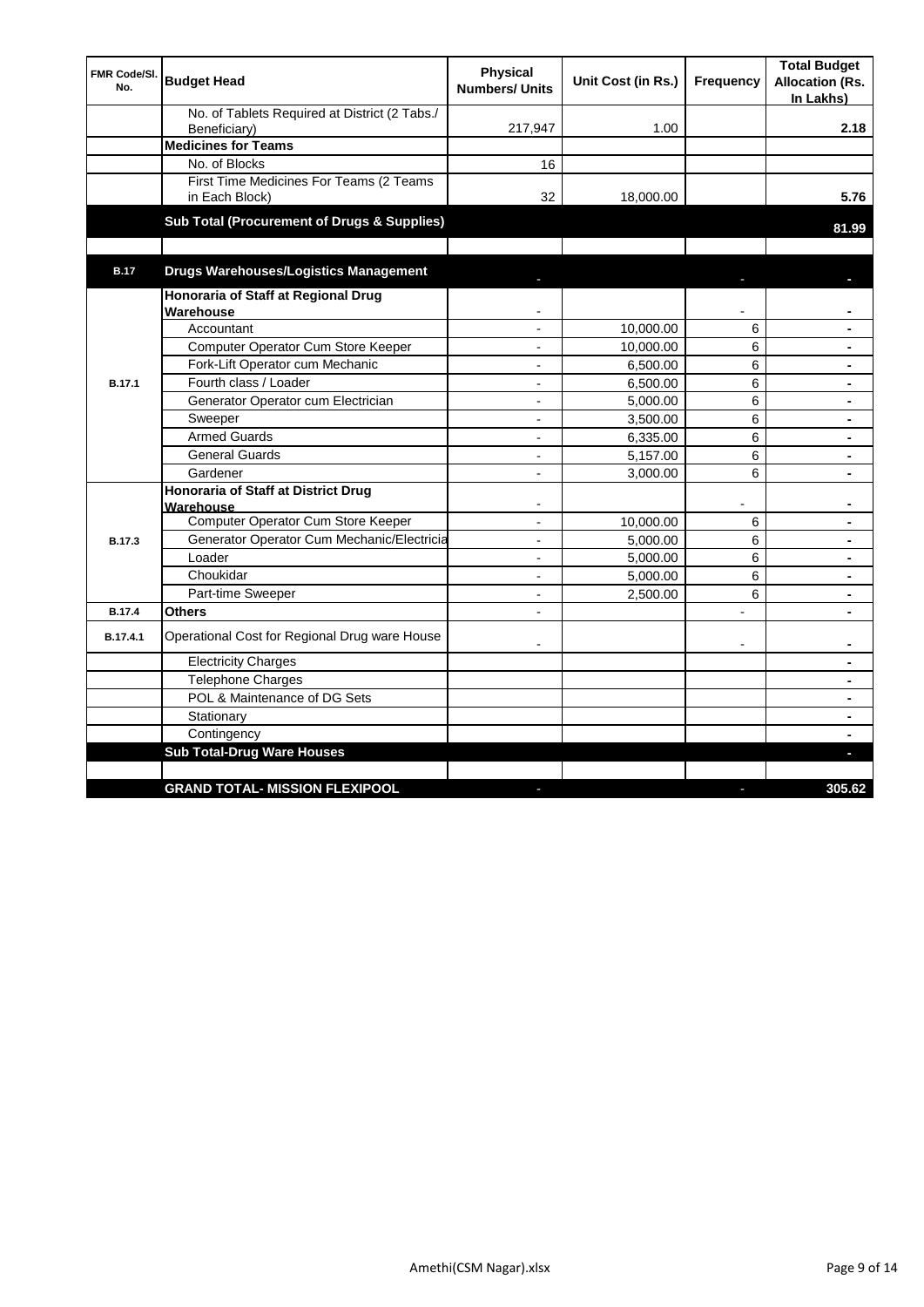| FMR Code/SI.<br>No. | <b>Budget Head</b>                                                                    | Physical<br><b>Numbers/ Units</b> | Unit Cost (in Rs.) | <b>Frequency</b>         | <b>Total Budget</b><br><b>Allocation (Rs.</b><br>In Lakhs) |
|---------------------|---------------------------------------------------------------------------------------|-----------------------------------|--------------------|--------------------------|------------------------------------------------------------|
|                     |                                                                                       |                                   |                    |                          |                                                            |
| C                   | <b>IMMUNISATION</b>                                                                   |                                   |                    |                          |                                                            |
| C.1                 | RI strengthening project (Review meeting,<br>Mobility support, Outreach services etc) |                                   |                    |                          |                                                            |
|                     | Mobility Support for supervision for district                                         |                                   |                    |                          |                                                            |
| C.1.a               | level officers @Rs 250000/- Year                                                      | 1                                 | 250,000.00         | $\overline{a}$           | 2.50                                                       |
| C.1.b               | Mobility support for supervision at State                                             |                                   |                    |                          |                                                            |
|                     | level                                                                                 |                                   |                    | $\blacksquare$           | ۰                                                          |
|                     | Printing and dissemination of Immunization                                            |                                   |                    |                          |                                                            |
| C.1.c               | cards, tally sheets, monitoring forms etc.@                                           |                                   |                    |                          |                                                            |
|                     | Rs 10 /- Beneficiary                                                                  | 73,367                            | 10.00              | $\overline{\phantom{a}}$ | 7.34                                                       |
| C.1.d               | Support for Quarterly State level review                                              |                                   |                    |                          |                                                            |
|                     | meetings of district officer                                                          |                                   |                    |                          |                                                            |
|                     | Quarterly review meetings exclusive for RI                                            |                                   |                    |                          |                                                            |
| C.1.e               | at district level with Block Mos, CDPO, and<br>other stake holders (@ Rs 100/- per    |                                   |                    |                          |                                                            |
|                     | participant(5 participant / block)                                                    | 300                               | 100.00             |                          | 0.30                                                       |
|                     | Quarterly review meetings exclusive for RI                                            |                                   |                    |                          |                                                            |
|                     | at block level @Rs 50/- per person as                                                 |                                   |                    |                          |                                                            |
| C.1.f               | honorarium/Asha(For travel) & Rs 25 per                                               |                                   |                    |                          |                                                            |
|                     | person at the disposal of MOIC for meeting                                            |                                   |                    |                          |                                                            |
|                     | expenses (Refreshment, stationery and                                                 | 9,000                             | 75.00              |                          | 6.75                                                       |
|                     | mis.<br>Focus on slum & underserved areas in                                          |                                   |                    |                          |                                                            |
|                     | urban areas/alternative vaccinator for slums                                          |                                   |                    |                          |                                                            |
|                     | (Hiring of ANM @ 450/-per session for four                                            |                                   |                    |                          |                                                            |
| C.1.g               | sessions/month/slum of 10000 population                                               |                                   |                    |                          |                                                            |
|                     | and Rs.300/ month as contingency per slum                                             |                                   |                    |                          |                                                            |
|                     | i.e.Rs.2100/-month/slum of 10000                                                      |                                   |                    |                          |                                                            |
|                     | population)<br>Mobilization of children through ASHA or                               |                                   | 2,100.00           |                          |                                                            |
| C.1.h               | other mobilizers (@Rs 150/-per session)                                               | 28,381                            | 150.00             | $\overline{a}$           | 42.57                                                      |
| C.1.i               | Alternative vaccine delivery in hard to reach                                         |                                   |                    |                          |                                                            |
|                     | areas(@Rs 150/-per session)                                                           | 6,608                             | 150.00             |                          | 9.91                                                       |
| C.1.j               | Alternative Vaccine Delivery in other                                                 |                                   |                    |                          |                                                            |
|                     | areas(@Rs. 75/- per session)<br>To develop micro plan at sub-centre level(@           | 21,773                            | 75.00              | $\overline{\phantom{a}}$ | 16.33                                                      |
| C.1.k               | Rs 100/- per sub centre)                                                              | 270                               | 100.00             |                          | 0.27                                                       |
|                     | For consolidation of micro plans at block                                             |                                   |                    |                          |                                                            |
| C.1.1               | level (@ Rs 1000/-per block per PHC and                                               |                                   |                    |                          |                                                            |
|                     | Rs 2000/- per district)                                                               | 18                                | 1,000.00           |                          | 0.18                                                       |
|                     | POL for vaccine delivery from State to                                                |                                   |                    |                          |                                                            |
| C.1.m               | district and from district to PHC/CHCs(@ Rs<br>150000/- per district per year)        | 1                                 | 150,000.00         | $\overline{a}$           | 1.50                                                       |
|                     | Consumables for computer including                                                    |                                   |                    |                          |                                                            |
| C.1.n               | provision for internet access for RIMS (@                                             |                                   |                    |                          |                                                            |
|                     | Rs 400/- per month per district)                                                      | 1                                 | 400.00             | 12                       | 0.05                                                       |
| C.1.o               | Red/Black plastic bags etc.(@ Rs 3 per bag                                            |                                   |                    |                          |                                                            |
|                     | and 2 bags per session)                                                               | 28,411                            | 3.00               | 2                        | 1.70                                                       |
| C.1.p               | Hub Cutter/Bleach/Hypochlorite solution/<br>Twin buckets(@ Rs 1200/- per PHC/CHC      |                                   |                    |                          |                                                            |
|                     | per year)                                                                             | 18                                | 1,200.00           |                          | 0.22                                                       |
| C.1.q               | Safety Pits(@ Rs 5250/- per pit)                                                      | 6                                 | 5,250.00           |                          | 0.32                                                       |
|                     | Other Specific requirement                                                            |                                   |                    | $\overline{a}$           |                                                            |
|                     | Fund for annual maintenance operation of                                              |                                   |                    |                          |                                                            |
|                     | WIC/WIF at division level @ Rs.40000/unit                                             |                                   |                    |                          |                                                            |
|                     | of WIC/WIF                                                                            |                                   | 40,000.00          |                          |                                                            |
|                     | POL for generators and operational<br>expenses at divisional vaccine storage point    |                                   |                    |                          |                                                            |
| C.1.r               | @ Rs 2.00 Lakhs/ year/division vaccine                                                |                                   |                    |                          |                                                            |
|                     | store points                                                                          |                                   | 200,000.00         |                          |                                                            |
|                     | Electricity bill for WIC/WIF AT state and                                             |                                   |                    |                          |                                                            |
|                     | divisional level @ Rs 1.50Lakhs/year                                                  |                                   |                    |                          |                                                            |
|                     | /division store points                                                                |                                   | 150,000.00         |                          |                                                            |
|                     | <b>AEFI Kits</b>                                                                      | 69                                | 200.00             |                          | 0.14                                                       |
| C.2                 | <b>Salary of Contractual Staffs</b>                                                   |                                   |                    | $\overline{a}$           | $\blacksquare$                                             |
| C.2.2<br>C.3        | <b>Computer Assistants at District level</b><br><b>Training under Immunisation</b>    | 1                                 | 10,000.00          | 6                        | 0.60                                                       |
|                     |                                                                                       |                                   |                    |                          |                                                            |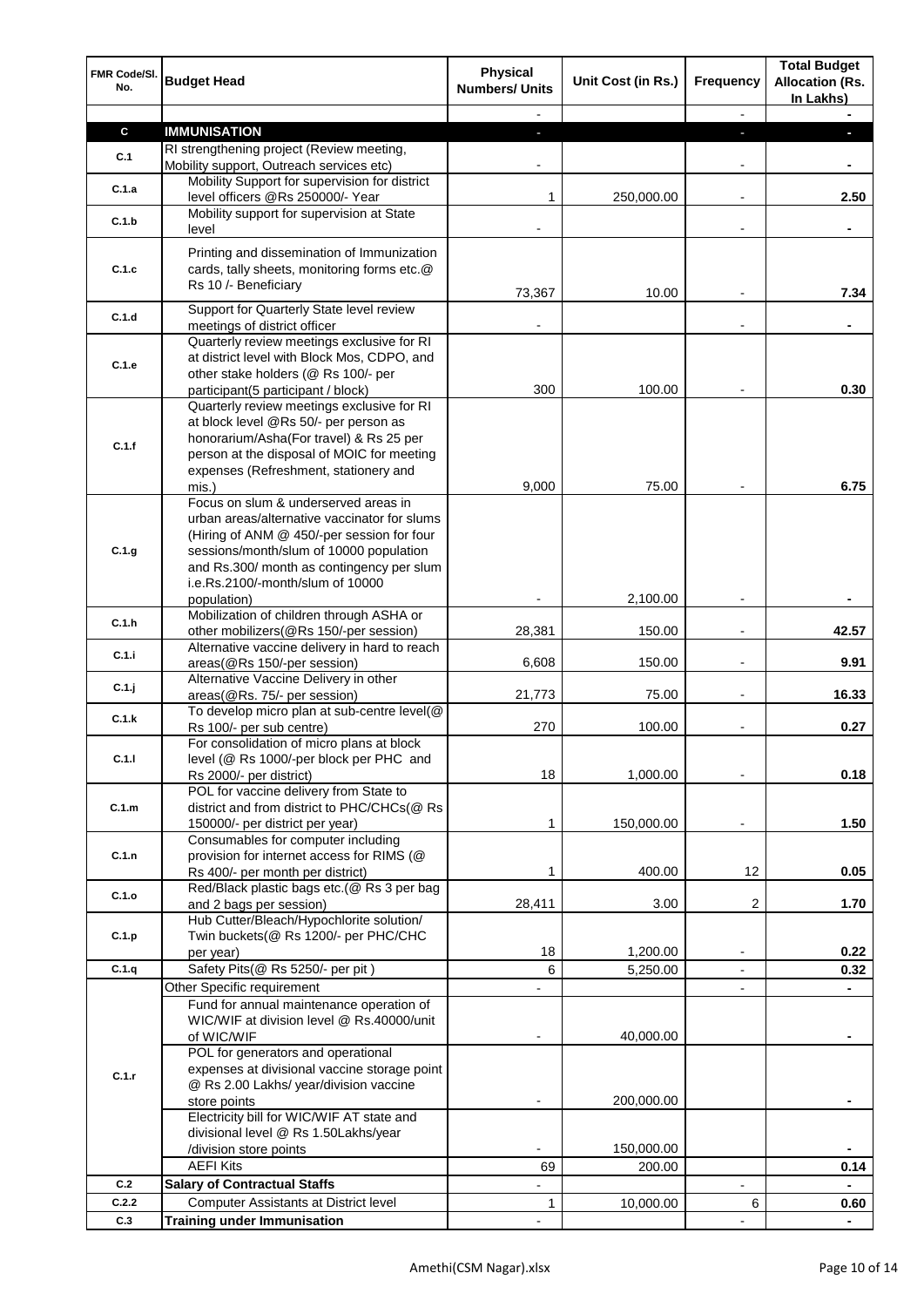| FMR Code/SI.   |                                                                                           | <b>Physical</b>       |                    |                  | <b>Total Budget</b>                 |
|----------------|-------------------------------------------------------------------------------------------|-----------------------|--------------------|------------------|-------------------------------------|
| No.            | <b>Budget Head</b>                                                                        | <b>Numbers/ Units</b> | Unit Cost (in Rs.) | <b>Frequency</b> | <b>Allocation (Rs.</b><br>In Lakhs) |
|                | District level Orientation training including                                             |                       |                    |                  |                                     |
|                | Hep B, Measles, AEFI & JE(wherever                                                        |                       |                    |                  |                                     |
| C.3.1          | required) for 2 days ANM, Multi Purpose<br>Health Worker (Male), LHV, Health              |                       |                    |                  |                                     |
|                | Assistant (Male/Female), Nurse Midwives,                                                  |                       |                    |                  |                                     |
|                | BEEs & other staff (as per RCH norms) @                                                   |                       |                    |                  |                                     |
|                | <b>Rs 46200/batch</b>                                                                     | 4                     | 46,200.00          |                  | 1.85                                |
|                | Three day training including Hep B, Measles                                               |                       |                    |                  |                                     |
| C.3.2          | & JE(wherever required) of Medical Officers<br>of RI using revised MO training module) @  |                       |                    |                  |                                     |
|                | Rs 65600/ batch                                                                           |                       | 65,600.00          |                  |                                     |
|                | Two days cold chain handlers training for                                                 |                       |                    |                  |                                     |
| C.3.4          | block level cold chain handlers by State and                                              |                       |                    |                  |                                     |
|                | district cold chain officers @ Rs 26600/batch                                             | 1                     | 26,600.00          |                  | 0.27                                |
|                | One day training of block level data handlers                                             |                       |                    |                  |                                     |
| C.3.5          | by DIOs and District cold chain officer to                                                |                       |                    |                  |                                     |
|                | train about the reporting formats of                                                      |                       |                    |                  |                                     |
|                | immunization @ Rs 300/ person                                                             | 17                    | 300.00             |                  | 0.05                                |
| C.3.6          | Intensified immunization training of front<br>line workers @ Rs 86660/batch               | 16                    | 86,660.00          |                  | 13.87                               |
| C.4            | <b>Cold Chain Maintenance</b>                                                             |                       |                    |                  |                                     |
|                | Cold chain maintenance at PHC/CHC Level                                                   |                       |                    |                  |                                     |
|                | (@Rs. 750/PHC/CHC per year)                                                               | 17                    | 750.00             |                  | 0.13                                |
|                | Cold chain maintenance at District Level                                                  | 1                     | 15,000.00          |                  | 0.15                                |
|                | (@Rs. 15000/year)<br>Asha Incentives- for full immunization @                             |                       |                    |                  |                                     |
|                | RS.100 per child for full immunization in first                                           |                       |                    |                  |                                     |
| C.5            | year and Rs.50 per child for ensuring                                                     |                       |                    |                  |                                     |
|                | complete immunization up to 2nd year of                                                   |                       |                    |                  | 89.34                               |
|                | age.(94.22% of the fund)<br><b>TOTOAL - ROUTINE IMMUNIZATION</b>                          | 63,214                | 150.00             |                  | 196.32                              |
|                |                                                                                           |                       |                    |                  |                                     |
|                |                                                                                           |                       |                    |                  |                                     |
| D              | <b>National Disease Control Programmes</b>                                                |                       |                    |                  |                                     |
|                |                                                                                           |                       |                    |                  |                                     |
| E              | <b>Integrated Disease Surveillance Project</b>                                            |                       |                    |                  |                                     |
|                | (IDSP)<br>Operational Costs (Rs. 25000/0 per Month)                                       |                       |                    |                  |                                     |
| E.1            | including 10 Medical Colleges                                                             |                       |                    |                  | 3.00                                |
| E.2            |                                                                                           |                       |                    |                  |                                     |
|                | Remuneration for Contractual Human Resource                                               |                       |                    |                  | ٠                                   |
| E.2.1          | Epidemiologist (Rs. 27500-44000)                                                          |                       |                    |                  | 3.96                                |
| E.2.2<br>E.3.2 | Microbiologist (Rs. 27500-44000)                                                          |                       |                    |                  |                                     |
| E.3.3          | Data Manager (Rs. 18000 per Mth)                                                          |                       |                    |                  | 1.62<br>0.99                        |
|                | Data Entry Operator (Rs. 11000/mth)<br><b>Training</b>                                    |                       |                    |                  |                                     |
|                | Medical Officers (3 days) @ Rs 50000 /                                                    |                       |                    |                  |                                     |
| E.8            | Batch, for one batch                                                                      |                       |                    |                  | ۰                                   |
|                | Hospital Pharmacists/Nurses Training (1                                                   |                       |                    |                  |                                     |
|                | day) @ Rs.38000 / Batch for 1 batch                                                       |                       |                    |                  |                                     |
| E.8            | One Day Training of Medical College Doctors<br>Costs on account of Newly Formed Districts |                       |                    |                  |                                     |
|                | <b>TOTAL-IDSP</b>                                                                         |                       |                    |                  | 9.57                                |
|                |                                                                                           |                       |                    |                  |                                     |
| F              | <b>National Vector Borne Disease Control</b>                                              |                       |                    |                  |                                     |
|                | <b>Programme (NVBDCP)</b>                                                                 |                       |                    |                  |                                     |
| F.1.1          | <b>Malaria</b>                                                                            |                       |                    |                  | $\overline{\phantom{a}}$            |
| F.1.1.b        | <b>ASHA Incentives</b>                                                                    |                       |                    |                  | 1.00                                |
| F.1.1.d        | Monitoring, Evaluation & Supervision &<br>Epidemic preparedness including mobility        |                       |                    |                  | 0.85                                |
| F.1.1.e        | <b>IEC/BCC</b>                                                                            |                       |                    |                  | 0.42                                |
| F.1.1.g        | Training/Capacity Building                                                                |                       |                    |                  | 0.25                                |
|                | Sub Total - Malaria                                                                       |                       |                    |                  | 2.52                                |
| F.1.2          | Dengue & Chikungunya                                                                      |                       |                    |                  |                                     |
| F.1.2.a(iⅈ)    | Strengthening Surveillance for Apex<br>Referral Lab & Sentinel Surveillance               |                       |                    |                  |                                     |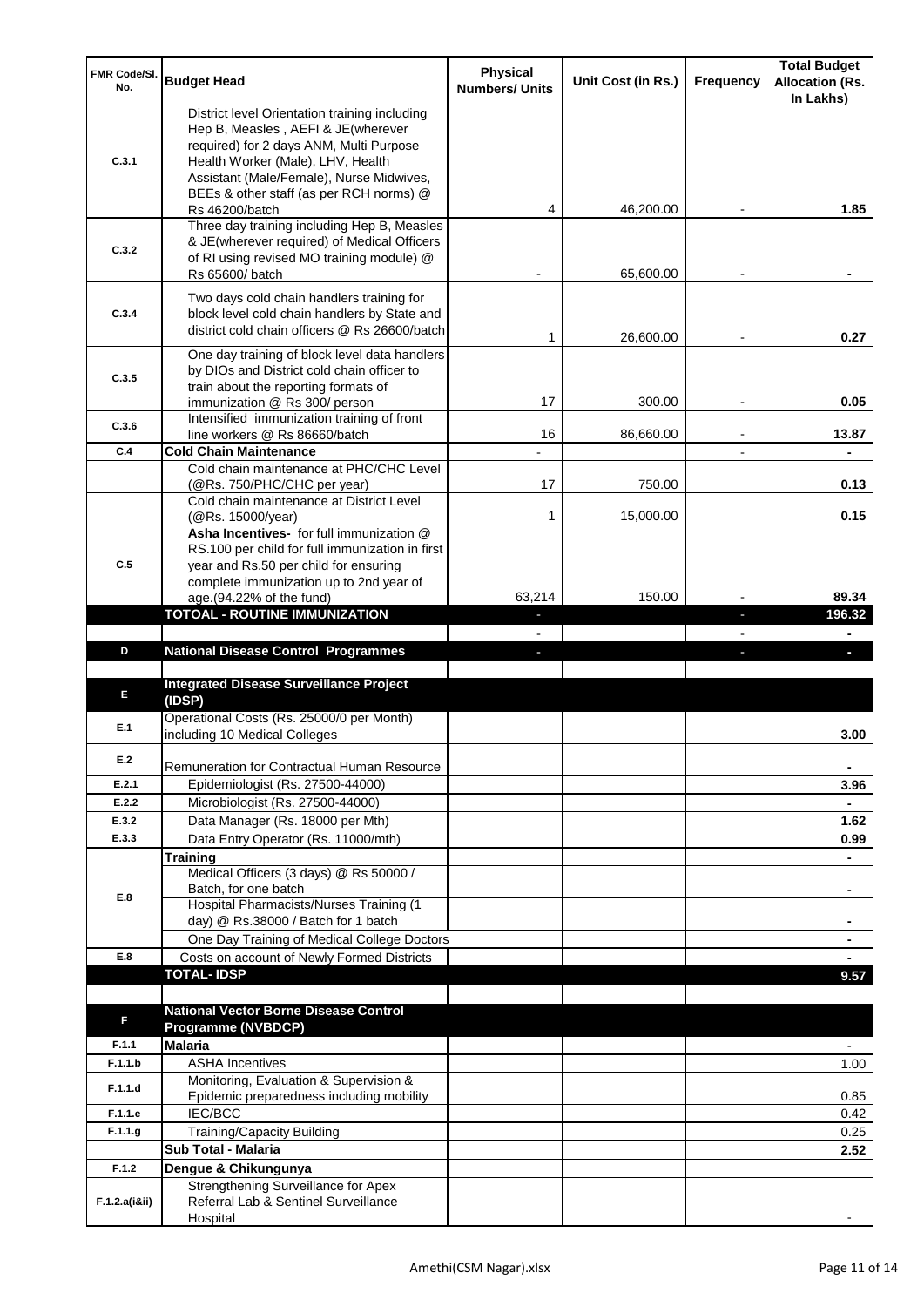| FMR Code/SI.<br>No. | <b>Budget Head</b>                                                                                                                                                                                                                                                    | <b>Physical</b><br><b>Numbers/ Units</b> | Unit Cost (in Rs.) | <b>Frequency</b> | <b>Total Budget</b><br><b>Allocation (Rs.</b><br>In Lakhs) |
|---------------------|-----------------------------------------------------------------------------------------------------------------------------------------------------------------------------------------------------------------------------------------------------------------------|------------------------------------------|--------------------|------------------|------------------------------------------------------------|
| F.1.2.c             | Monitoring/Supervision and Rapid                                                                                                                                                                                                                                      |                                          |                    |                  |                                                            |
|                     | Response                                                                                                                                                                                                                                                              |                                          |                    |                  | 0.15                                                       |
| F.1.2.d<br>F.1.2.e  | <b>Epidemic Preparedness</b><br>Case Management                                                                                                                                                                                                                       |                                          |                    |                  | 0.05<br>0.10                                               |
|                     | Vector Control And Environmental                                                                                                                                                                                                                                      |                                          |                    |                  |                                                            |
| F.1.2.f             | Management                                                                                                                                                                                                                                                            |                                          |                    |                  |                                                            |
| F.1.2.g             | IEC/BCC for Social Mobilization                                                                                                                                                                                                                                       |                                          |                    |                  | 0.10                                                       |
| F.1.2.i             | Training/ Workshop                                                                                                                                                                                                                                                    |                                          |                    |                  | 0.10                                                       |
|                     | Sub Total - Dengue & Chikungunya                                                                                                                                                                                                                                      |                                          |                    |                  | 0.50                                                       |
| F.1.3               | <b>AES/JE</b>                                                                                                                                                                                                                                                         |                                          |                    |                  |                                                            |
| F.1.3.a             | Strengthening of Sentinel sites which will<br>include Diagnostics and Case Management,<br>supply of kits by Gol                                                                                                                                                       |                                          |                    |                  |                                                            |
| F.1.3.b             | IEC / BCC Activities & printing material<br>pertaining to JE / AES                                                                                                                                                                                                    |                                          |                    |                  |                                                            |
| F.1.3.c             | Capacity Building in case management of<br>Medical Officer and paramedical from<br>PHC/CHC at district level.                                                                                                                                                         |                                          |                    |                  |                                                            |
| F.1.3.d             | Monitoring and supervision                                                                                                                                                                                                                                            |                                          |                    |                  |                                                            |
| F.1.3.e             | Procurement of Insecticides (Technical<br>Malathion)                                                                                                                                                                                                                  |                                          |                    |                  |                                                            |
| F.1.3.f             | Thermal Fog Machine (Small) @ 0.85<br>lac/machine                                                                                                                                                                                                                     |                                          |                    |                  |                                                            |
| F.1.3.g             | Operational cost for Malathion fogging (As<br>per Availability of 3 MT Technical Malathion<br>per district)                                                                                                                                                           |                                          |                    |                  |                                                            |
| $F.1.3.$ j          | Paediatric ICU Establishment and HR &<br>operational cost for Paediatric ICU in<br><b>Endemic Districts</b>                                                                                                                                                           |                                          |                    |                  |                                                            |
| F.1.3.k             | ASHA Insentivization for sensitizing<br>community                                                                                                                                                                                                                     |                                          |                    |                  |                                                            |
|                     | <b>Sub Total - AES/JE</b>                                                                                                                                                                                                                                             |                                          |                    |                  |                                                            |
| F.1.4               | <b>Lymphatic Filariasis</b>                                                                                                                                                                                                                                           |                                          |                    |                  |                                                            |
| F.1.4.a             | State Task Force, STAC Meeting, printing<br>forms & register/ Mobility support, district<br>coordination meeting, sensitization of media<br>etc., Morbidity management, monitoring &<br>supervision and mobility support for Rapid<br>response including Line listing |                                          |                    |                  | 2.90                                                       |
| F.1.4.b             | Micro Filaria Survey                                                                                                                                                                                                                                                  |                                          |                    |                  | 0.49                                                       |
| F.1.4.c             | Post MDA Assessment by medical colleges<br>(Govt,& Private)/ ICMR institutions                                                                                                                                                                                        |                                          |                    |                  | 0.14                                                       |
| F.1.4.d             | Training / Sensitization of district level<br>officers on ELF & Drug Distributors /<br>Peripheral health workers                                                                                                                                                      |                                          |                    |                  | 1.75                                                       |
| F.1.4.e             | Specific IEC/ BCC at State, districts, PHC,<br>Sub Centre & village lable VHSC/GKs                                                                                                                                                                                    |                                          |                    |                  | 1.00                                                       |
| F.1.4.f             | Honorarium for Drug Distributors including<br>ASHA & Supervisors involve in MDA                                                                                                                                                                                       |                                          |                    |                  | 3.35                                                       |
| F.1.4.h.ii          | M.F.Survey in Non Endemic districts                                                                                                                                                                                                                                   |                                          |                    |                  |                                                            |
|                     | Sub Total - Lymphatic Filariasis                                                                                                                                                                                                                                      |                                          |                    |                  | 9.63                                                       |
| F.1.5               | Kalazar                                                                                                                                                                                                                                                               |                                          |                    |                  |                                                            |
| F.1.5<br>F.1.5.a    | Case Search/ Camp Approach                                                                                                                                                                                                                                            |                                          |                    |                  | -                                                          |
|                     | Spray Pumps & Accessories                                                                                                                                                                                                                                             |                                          |                    |                  |                                                            |
| F.1.5.b             | Operational Cost for Spray including Spray<br>Wages & Pending liability of spray wages                                                                                                                                                                                |                                          |                    |                  |                                                            |
| F.1.5.c             | Mobility / P.O.L./ Supervision                                                                                                                                                                                                                                        |                                          |                    |                  |                                                            |
| F.1.5.d             | Monitoring & Evaluation<br>Training for Spraying /IEC/                                                                                                                                                                                                                |                                          |                    |                  |                                                            |
| F.1.5.e/<br>F.1.5.f | BCC/Advocacy/Incentive to ASHA/Loss of<br>Wages                                                                                                                                                                                                                       |                                          |                    |                  |                                                            |
|                     | Sub Total - Kalazar<br><b>Cash grant for Decentralized commodities</b>                                                                                                                                                                                                |                                          |                    |                  |                                                            |
|                     | for Malaria + Filaria F.6                                                                                                                                                                                                                                             |                                          |                    |                  |                                                            |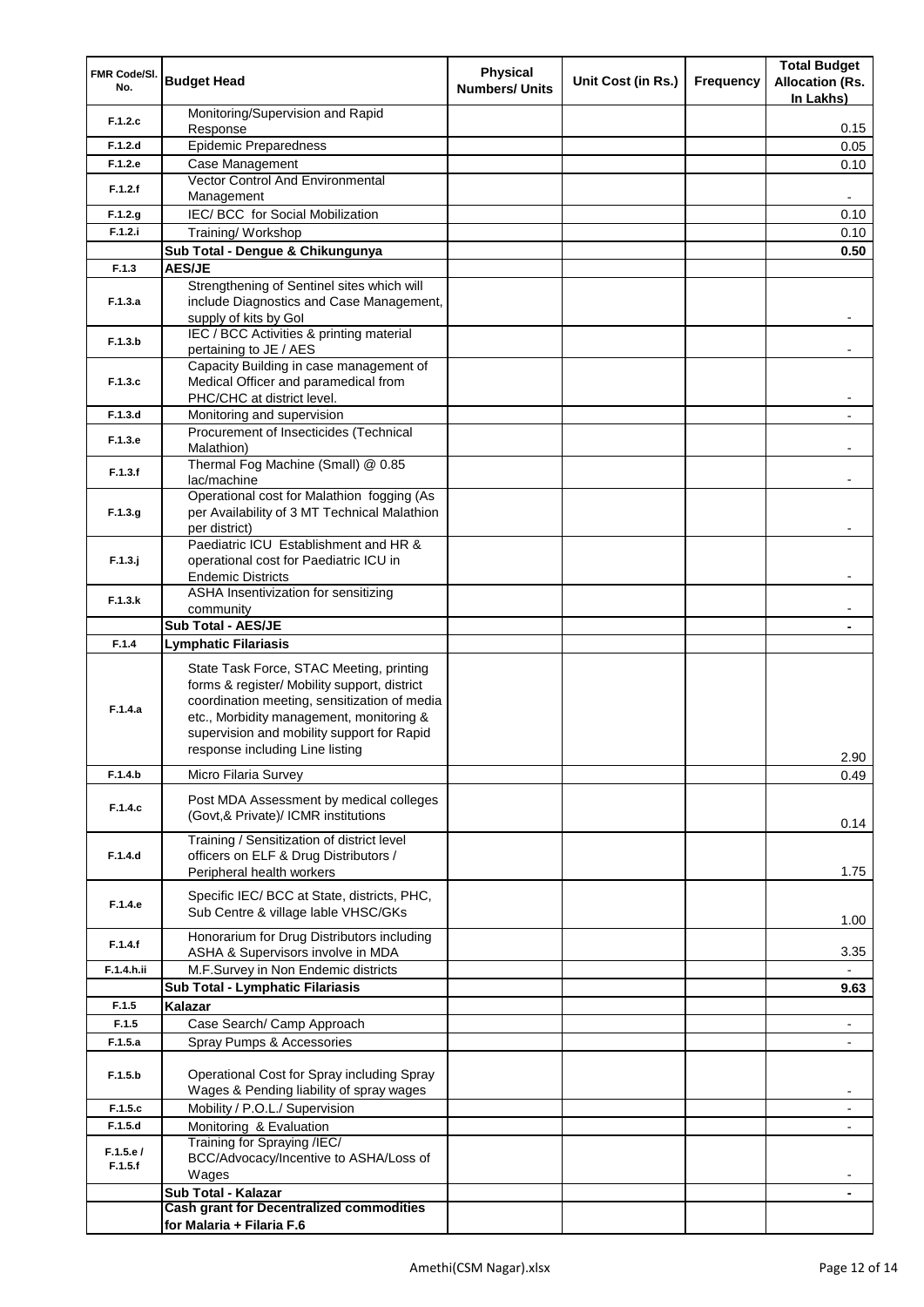| FMR Code/SI.<br>No. | <b>Budget Head</b>                                                             | <b>Physical</b><br><b>Numbers/ Units</b> | Unit Cost (in Rs.) | <b>Frequency</b> | <b>Total Budget</b><br><b>Allocation (Rs.</b><br>In Lakhs) |
|---------------------|--------------------------------------------------------------------------------|------------------------------------------|--------------------|------------------|------------------------------------------------------------|
| F.6(a,b,c,k)        | Drugs (Chloroquine, Primaquine 2.5/7.5mg)<br>and ACT                           |                                          |                    |                  | 0.25                                                       |
| F.6.f               | D.E.C.                                                                         |                                          |                    |                  | 5.07                                                       |
| F.6.h               | NS 1 antigen Kit<br>Dengue                                                     |                                          |                    |                  | 0.05                                                       |
| F.6.i               | Larvicidal (Temephos, Bti(AS)/Bti (wp)(for                                     |                                          |                    |                  |                                                            |
|                     | polluted and non polluted water)                                               |                                          |                    |                  | 0.40                                                       |
|                     | <b>Sub Total- Dec.Commodities</b>                                              |                                          |                    |                  | 5.77                                                       |
|                     | <b>TOTAL-NVBDCP</b>                                                            |                                          |                    |                  | 18.42                                                      |
|                     |                                                                                |                                          |                    |                  |                                                            |
| G                   | <b>National Leprosy Eradication</b><br>Programme(NLEP)                         |                                          |                    |                  |                                                            |
|                     | <b>Case Detection and Management</b>                                           |                                          |                    |                  |                                                            |
| G.1                 | Specific Plan for high endemic blocks of low                                   |                                          |                    |                  |                                                            |
| G.1.1               | endemic districts                                                              |                                          |                    |                  |                                                            |
|                     | No. of High endemic blocks in Low endemic<br>Districts (ANCDR more than 10)    | 9                                        |                    |                  |                                                            |
|                     | House to House Visit by Search team                                            |                                          |                    | $\overline{a}$   | 9.00                                                       |
|                     | Confrmaton of suspect                                                          |                                          |                    |                  | 0.90                                                       |
|                     | Intensive IEC Activity                                                         |                                          |                    |                  | 1.35                                                       |
| G.1.2               | <b>Services in Urban services</b>                                              |                                          |                    |                  |                                                            |
|                     | Urban Project 2 Mega cities, 2 medium City<br>2, 8 Medium City 1, 40 Townships |                                          |                    |                  | ٠                                                          |
| G.1.3               | <b>ASHA involvement</b>                                                        |                                          |                    |                  |                                                            |
|                     | <b>ASHA Sensitization</b>                                                      |                                          |                    |                  | 0.224                                                      |
|                     | <b>ASHA Incentive for Services</b>                                             |                                          |                    |                  | 0.150                                                      |
| G.1.4               | <b>Materials &amp; Supplies</b>                                                |                                          |                    |                  |                                                            |
|                     | Supportive Drugs & Dressing materials<br>Laboratory reagents and equipments    |                                          |                    |                  | 0.40                                                       |
|                     | scalpels etc.<br>Printing works                                                |                                          |                    |                  | 0.08<br>0.27                                               |
| G.1.5               | <b>NGO Services</b>                                                            |                                          |                    |                  |                                                            |
| G.2                 | <b>DPMR</b>                                                                    |                                          |                    |                  |                                                            |
|                     | MCR Protective Footwear (12500 pairs)                                          |                                          |                    |                  | 0.50                                                       |
|                     | Aids Appliances, Self Care Kit items etc.                                      |                                          |                    |                  | 0.15                                                       |
|                     | Welfare allowance for RCS patients @ Rs<br>8000                                |                                          |                    |                  | ۰                                                          |
|                     | Reimbursement to institutions for RCS                                          |                                          |                    |                  |                                                            |
|                     | Screening cum Self Care Camp                                                   |                                          |                    |                  | ۰                                                          |
| G.3                 | <b>IEC</b>                                                                     |                                          |                    |                  | $\blacksquare$                                             |
|                     | Mass Media (TV, Radio, Press etc.)                                             |                                          |                    |                  | 0.39                                                       |
|                     | Outdoor Media (Posters, Banners, Kiosk,                                        |                                          |                    |                  |                                                            |
|                     | Hoardings, Display boards, Miking etc.)                                        |                                          |                    |                  | 0.23                                                       |
|                     | Rural Media (Folk shows etc.)                                                  |                                          |                    |                  | 0.40                                                       |
|                     | Advocacy meeting                                                               |                                          |                    |                  | 0.05                                                       |
| G.4                 | <b>Human Resource</b>                                                          |                                          |                    |                  | $\blacksquare$                                             |
|                     | District Leprosy Consultant in high endemic<br>districts                       |                                          |                    |                  |                                                            |
|                     | Physiotherapist in high endemic districts                                      |                                          |                    |                  |                                                            |
|                     | PMW @ Rs 16000 per month                                                       |                                          |                    |                  | 1.44                                                       |
| G.5                 | Programme management                                                           |                                          |                    |                  |                                                            |
|                     | For Contractual Staff                                                          |                                          |                    |                  |                                                            |
|                     | Rent, Telephone, Electricity, P&T charges,<br>Miscellaneous                    |                                          |                    |                  | 0.35                                                       |
|                     | DLO Office Consumables eg.Stationery                                           |                                          |                    |                  |                                                            |
|                     | Items, Pendrive, CD etc.<br>Mobility Support- Vehicle hiring, POL and          |                                          |                    |                  | 0.30                                                       |
|                     | Maintenance for District Nucleus Team                                          |                                          |                    |                  |                                                            |
|                     | (one tenth)                                                                    |                                          |                    |                  | 0.15                                                       |
| G.6                 | <b>Others</b>                                                                  |                                          |                    |                  |                                                            |
|                     |                                                                                |                                          |                    |                  |                                                            |
|                     | Travel expense for regular staff for specific                                  |                                          |                    |                  |                                                            |
|                     | programme/ training needs / awards etc.                                        |                                          |                    |                  | 0.065                                                      |
|                     | <b>TOTAL - NLEP</b>                                                            |                                          |                    |                  | 16.40                                                      |
|                     |                                                                                |                                          |                    |                  |                                                            |